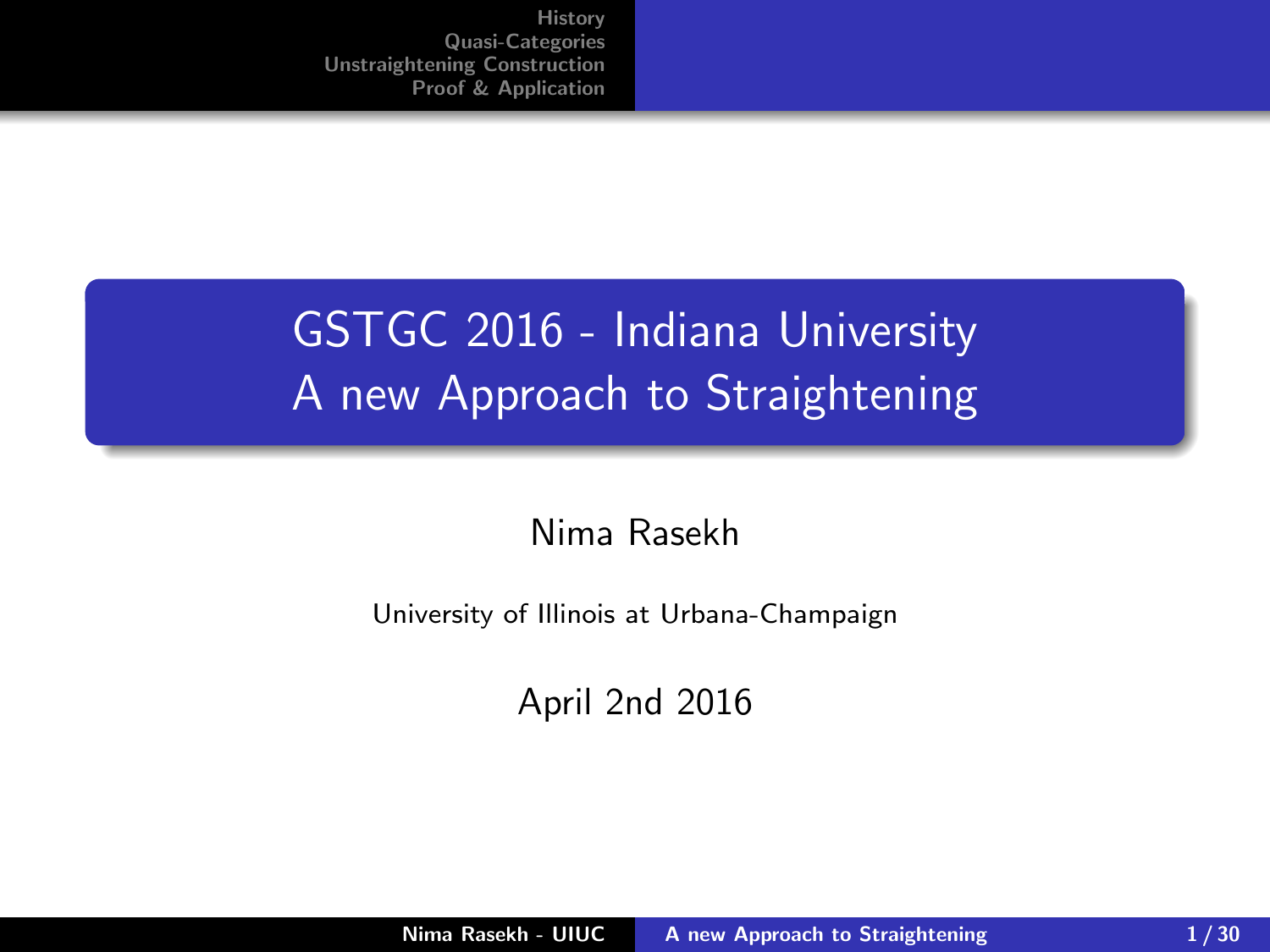

You can find these slides at:

http://math.illinois.edu/∼rasekh2/GSTGC2016.pdf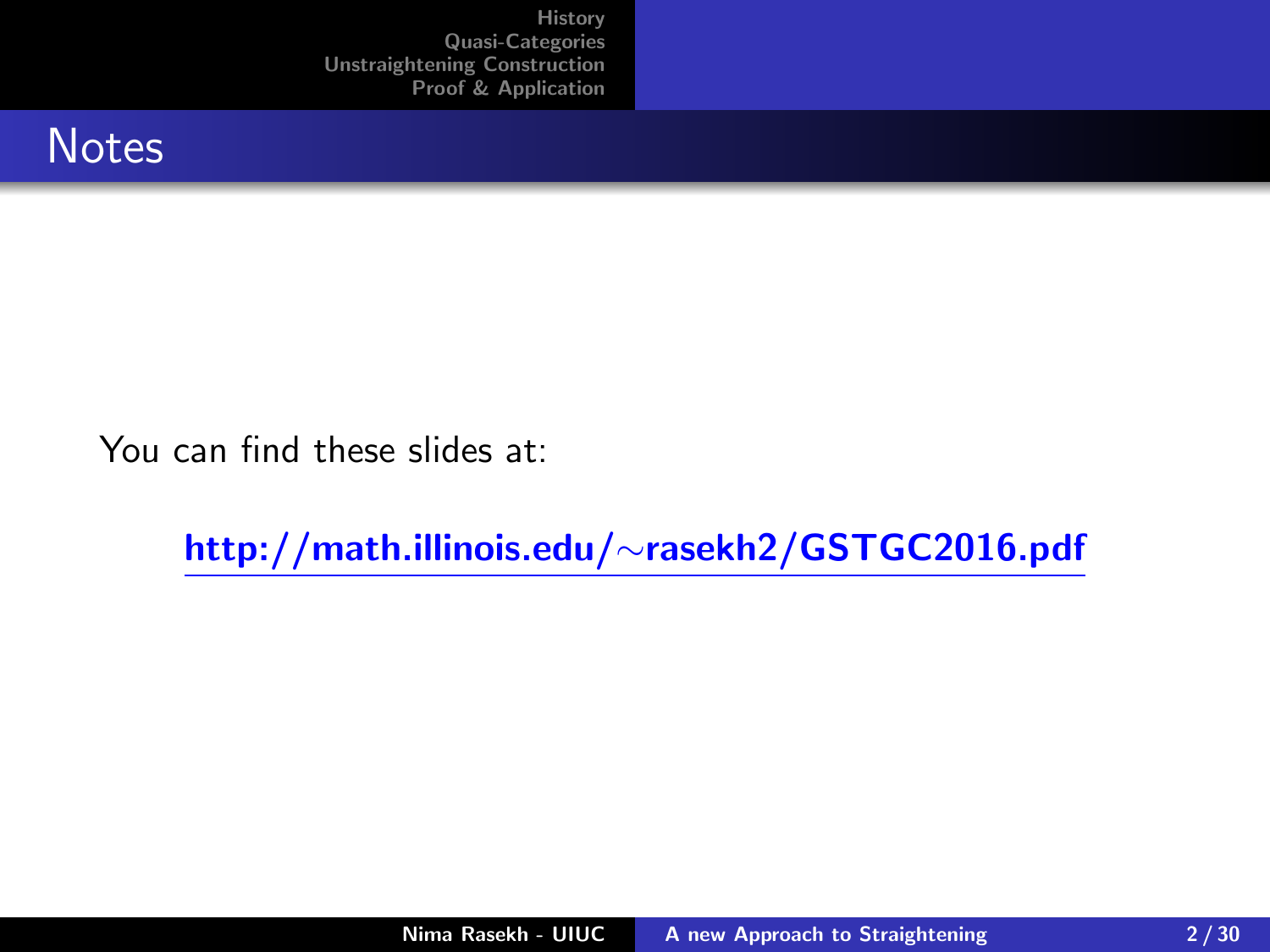[Case of Sets](#page-2-0) **[Straightening](#page-6-0)** 

### <span id="page-2-0"></span>The Case of Sets

#### Theorem

Let  $X$  be a set. There is an equivalence of categories:

$$
Set_{/X} \xleftarrow{\frac{p^{-1}()}{\prod}} Fun(X, Set)
$$

between sets over  $X$  and set-valued maps from  $X$ .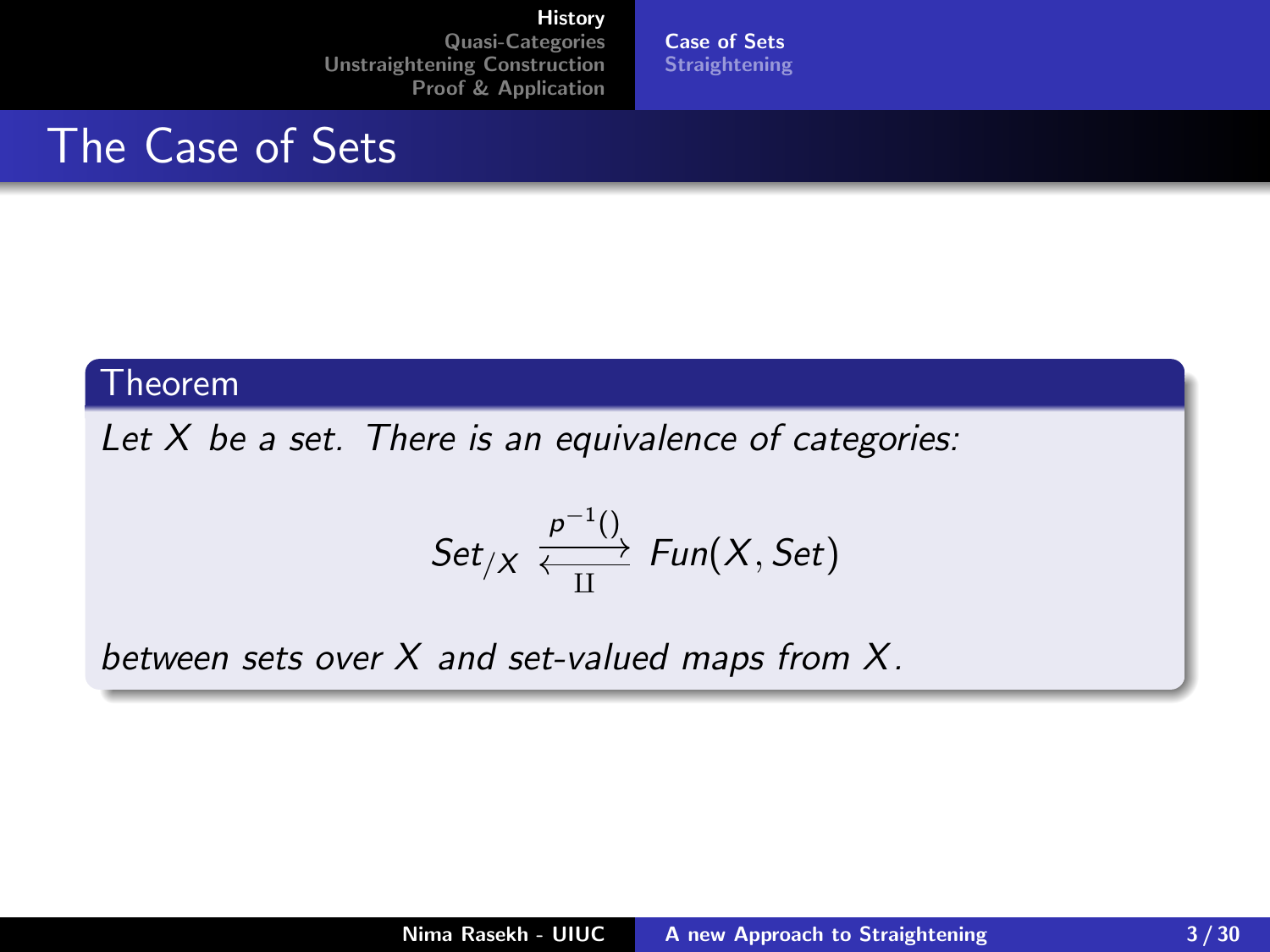[Case of Sets](#page-2-0) [Straightening](#page-6-0)

### The Case of Sets

One side:

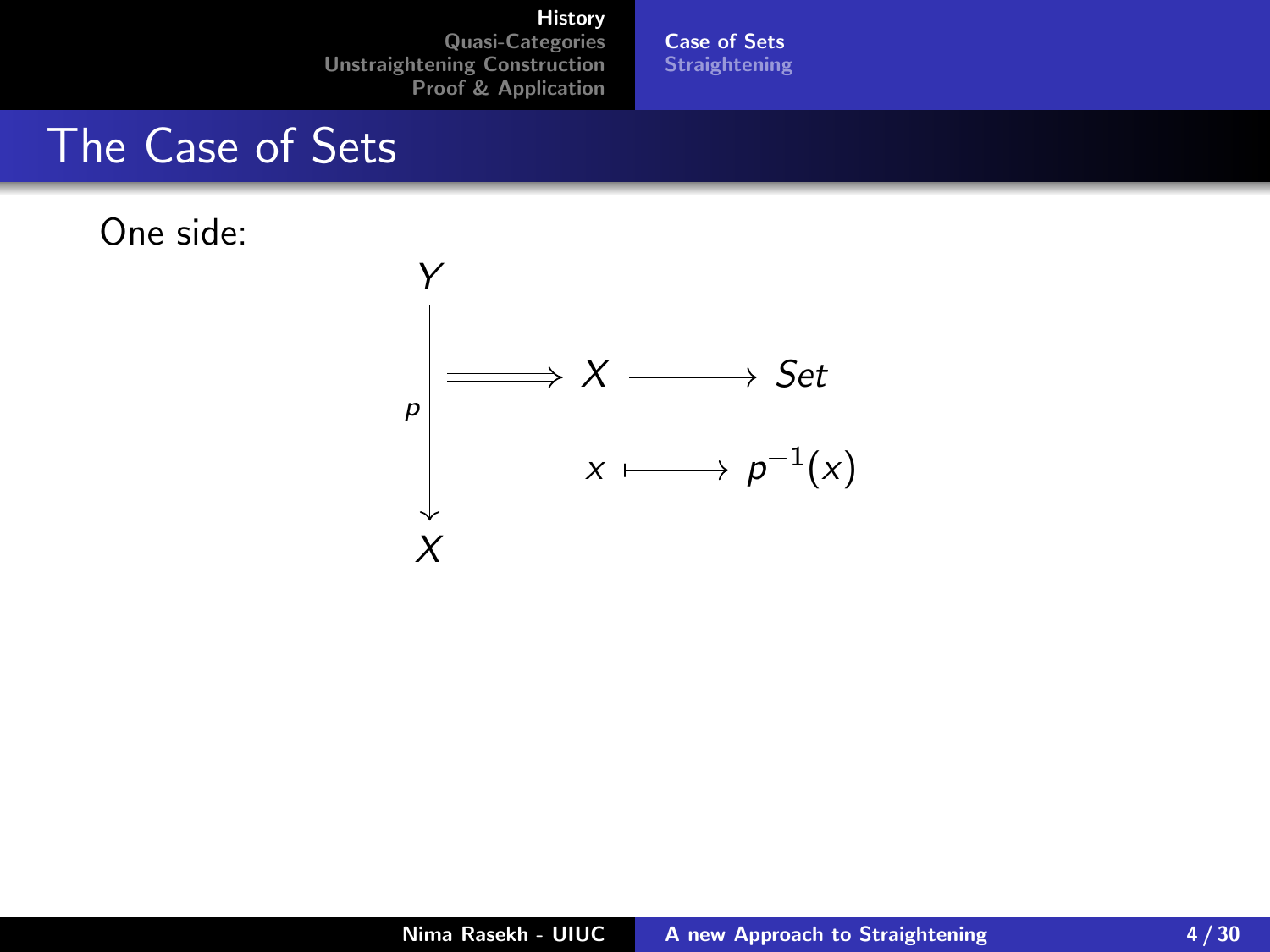[Case of Sets](#page-2-0) **[Straightening](#page-6-0)** 

### The Case of Sets

One side:



Other side:

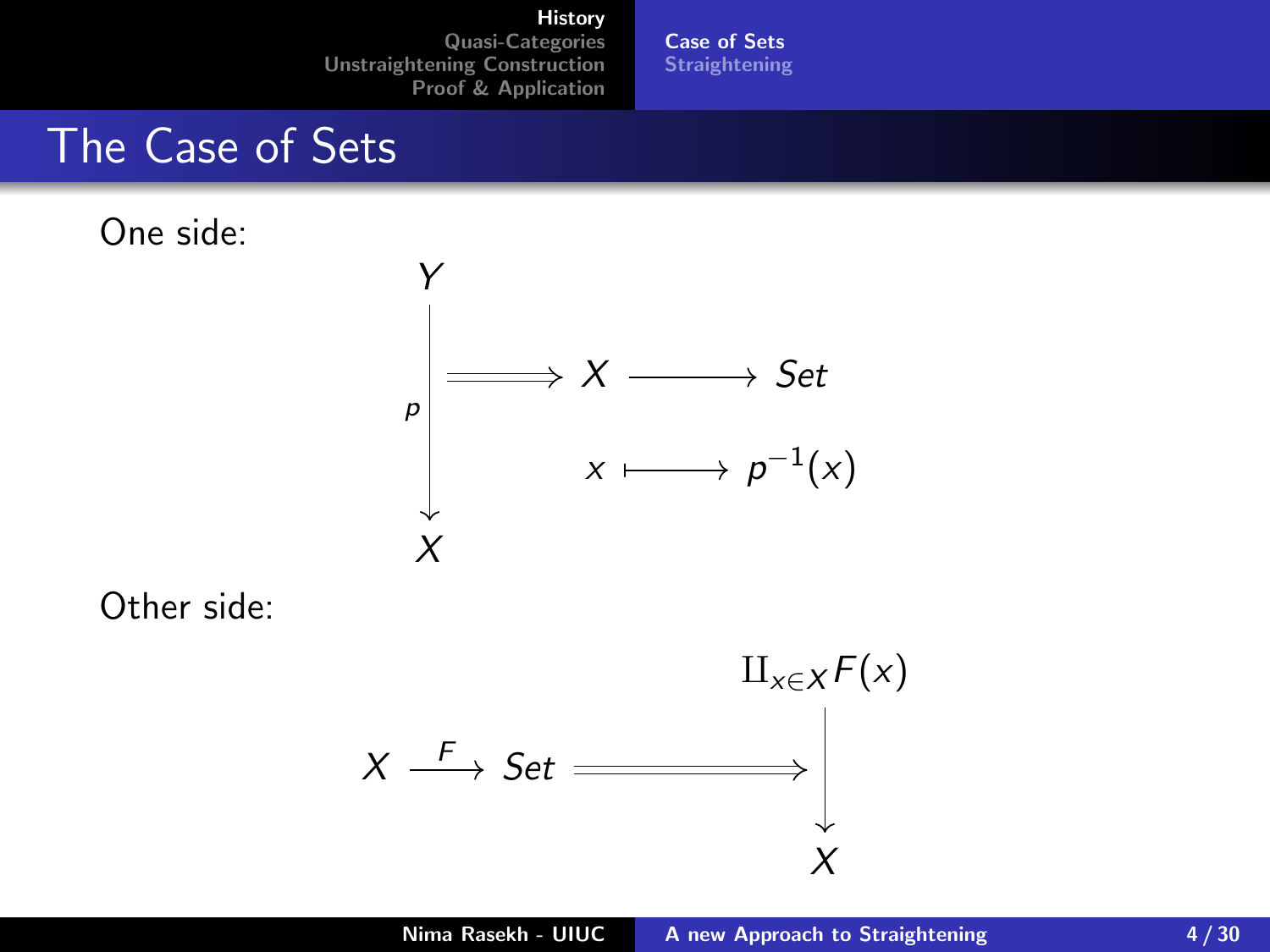[Case of Sets](#page-2-0) **[Straightening](#page-6-0)** 

## Grothendieck Construction

#### Can be generalized to categories:

#### Theorem (Grothendieck)

Let  $C$  be a category. There is the following adjunction:

$$
\mathcal{C}at_{/C}\xleftarrow{\text{colim}}_{\int}\text{Fun}_{\mathcal{C}at}(\mathcal{C}^{op},\text{Set})
$$

between categories over C and set-valued functors from C, which becomes the following equivalence:

$$
\mathit{Fib}(\mathcal{C}) \xleftrightarrow{\mathit{colim}}_{\int} \mathit{Fun}_{\mathcal{C}at}(\mathcal{C}^{op},\mathcal{S}et)
$$

if we restrict to categories fibered in sets over C.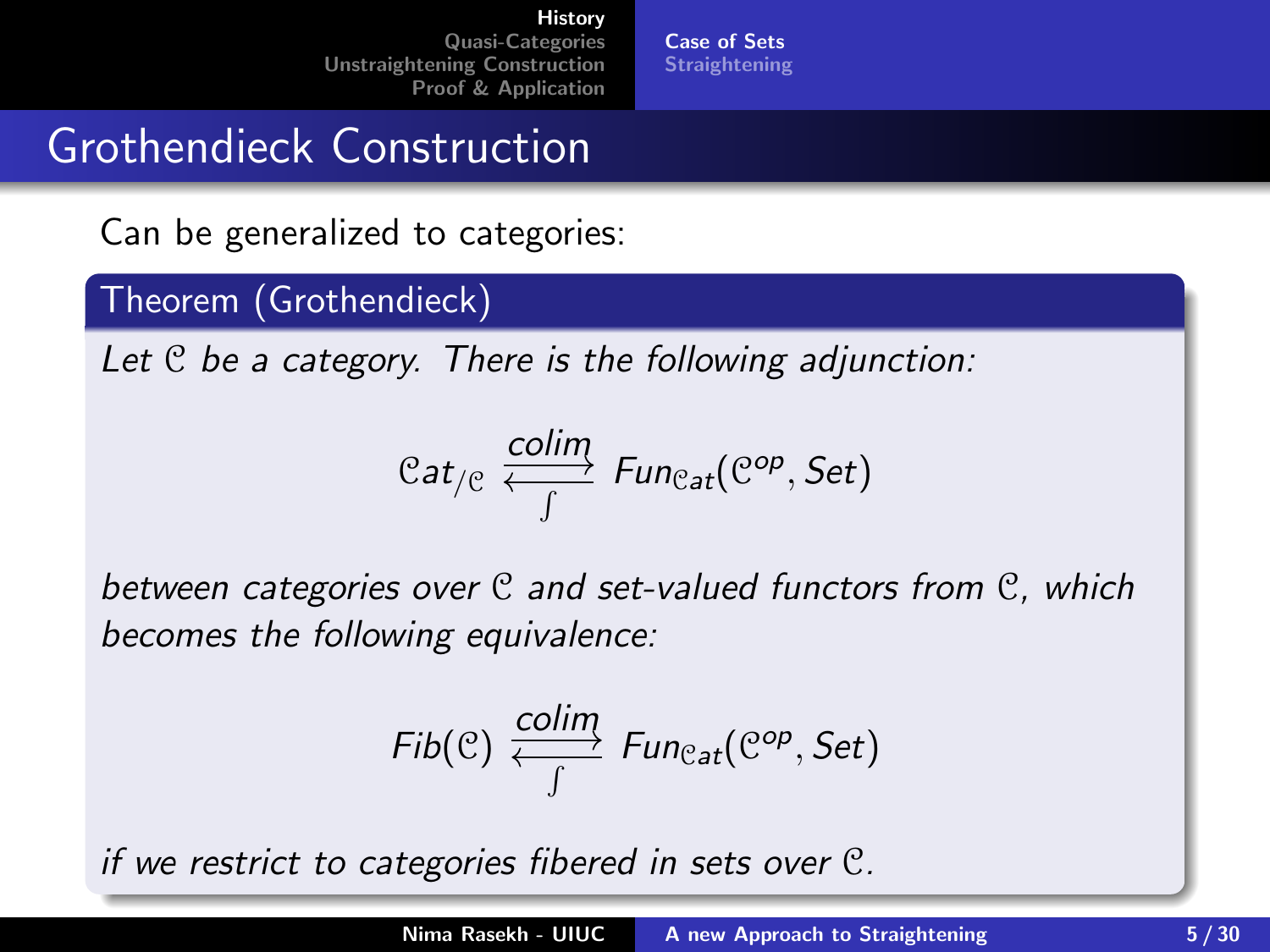[Case of Sets](#page-2-0) [Straightening](#page-9-0)

## <span id="page-6-0"></span>The Idea of Straightening

#### Idea

For  $C$  a "higher category", there is an "equivalence": {certain objects over  $\mathcal{C}$ }  $\approx$  {functors from  $\mathcal{C}^{op}$  into spaces}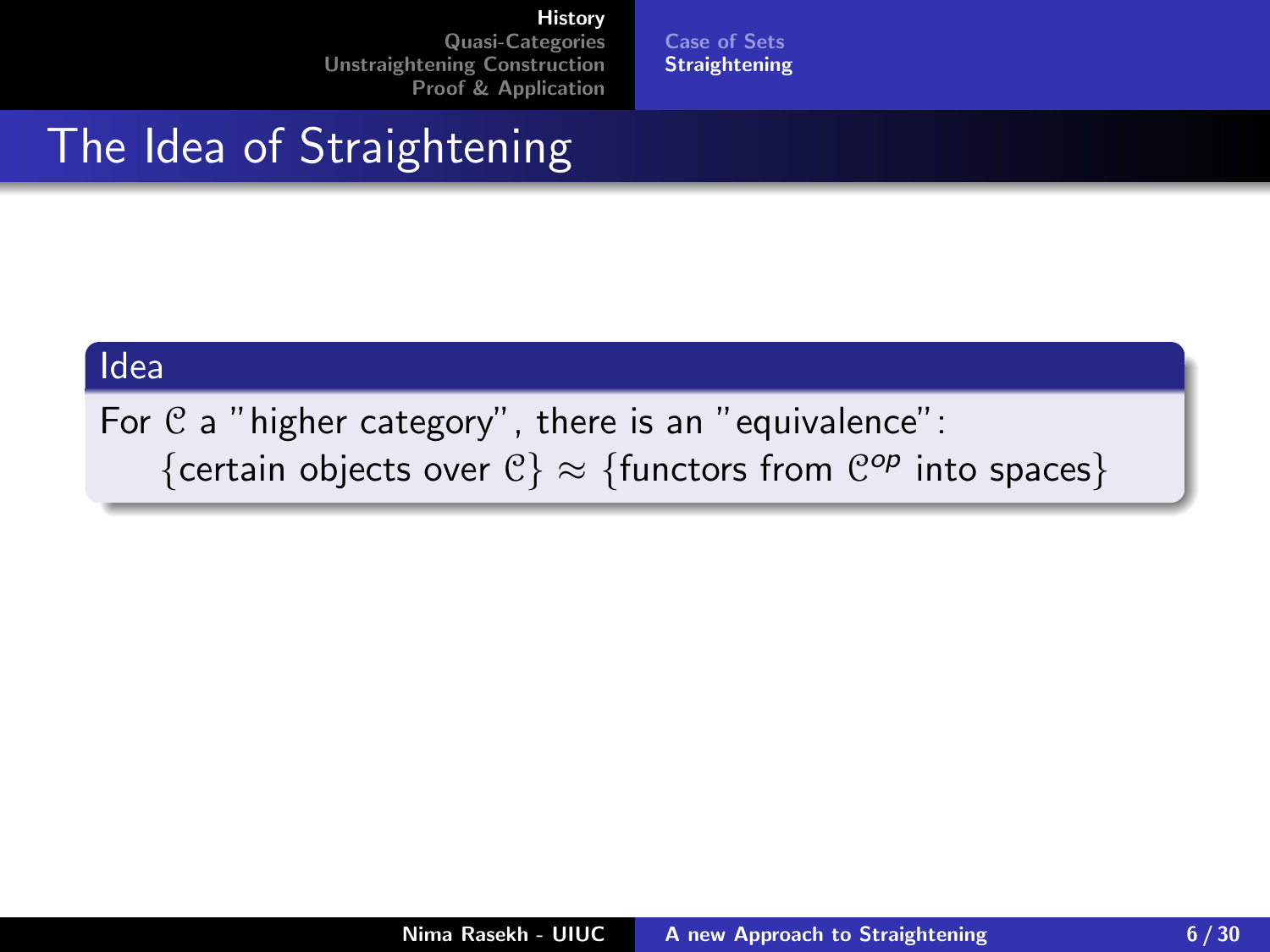[Case of Sets](#page-2-0) **[Straightening](#page-9-0)** 

## The Idea of Straightening

#### Idea

For  $C$  a "higher category", there is an "equivalence": {certain objects over  $\mathcal{C}$ }  $\approx$  {functors from  $\mathcal{C}^{op}$  into spaces}

**1** What is a higher category?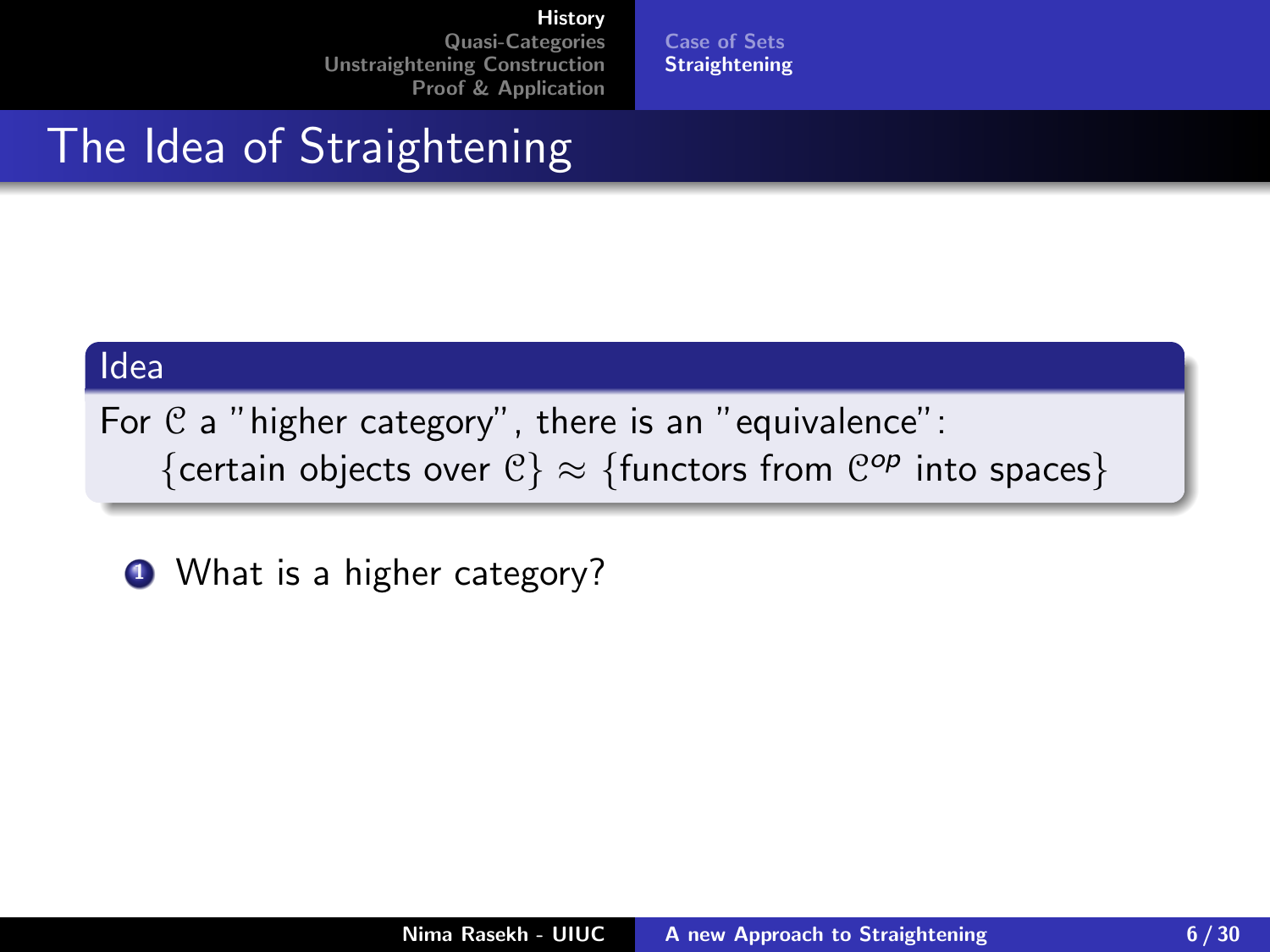[Case of Sets](#page-2-0) **[Straightening](#page-9-0)** 

## The Idea of Straightening

#### Idea

For  $C$  a "higher category", there is an "equivalence": {certain objects over  $\mathcal{C}$ }  $\approx$  {functors from  $\mathcal{C}^{op}$  into spaces}

- **1** What is a higher category?
- **2** What is an equivalence?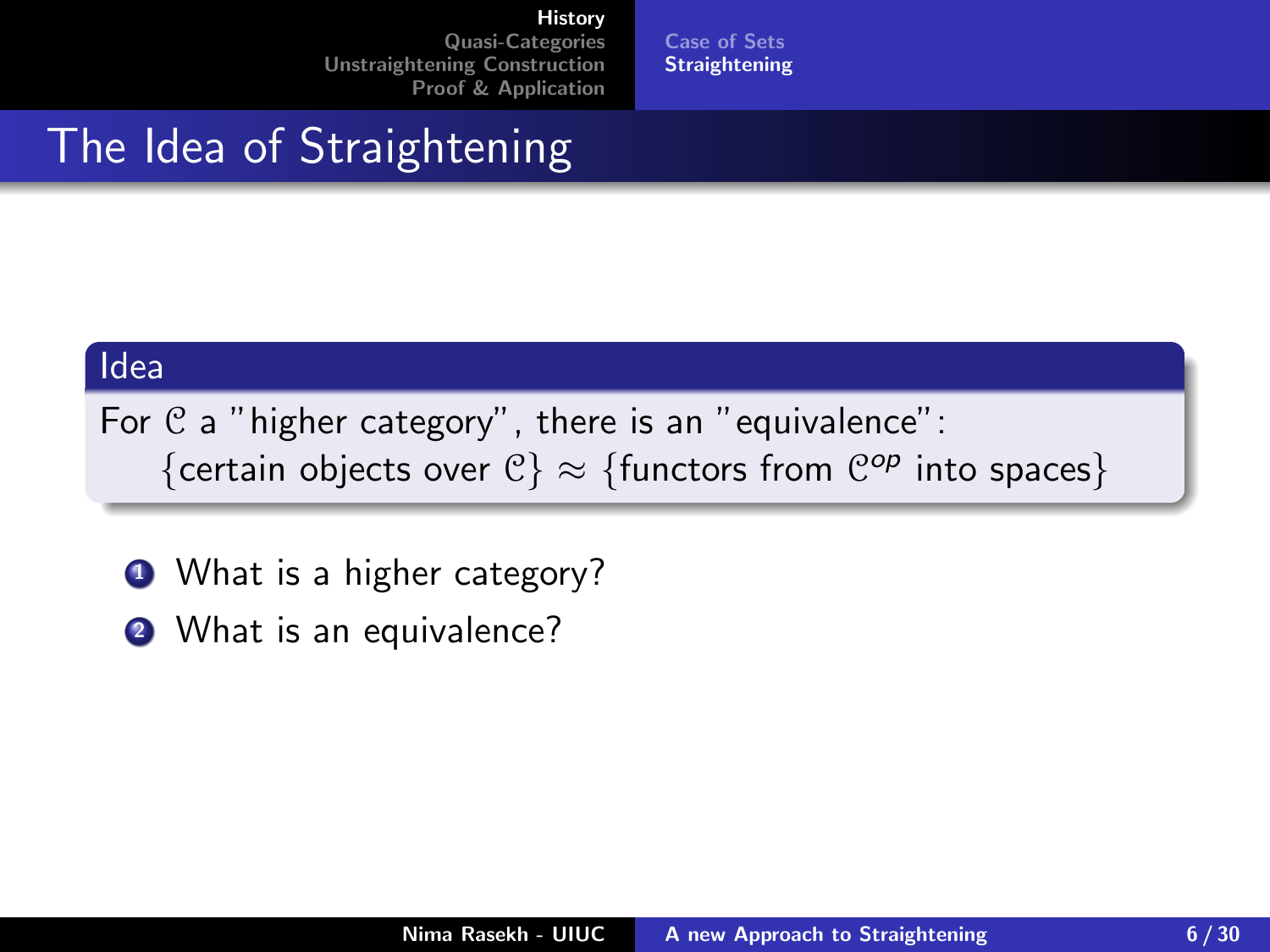[Case of Sets](#page-2-0) **[Straightening](#page-6-0)** 

## <span id="page-9-0"></span>The Idea of Straightening

#### Idea

For  $C$  a "higher category", there is an "equivalence": {certain objects over  $\mathcal{C}$ }  $\approx$  {functors from  $\mathcal{C}^{op}$  into spaces}

- **1** What is a higher category?
- **2** What is an equivalence?
- <sup>3</sup> What are certain objects?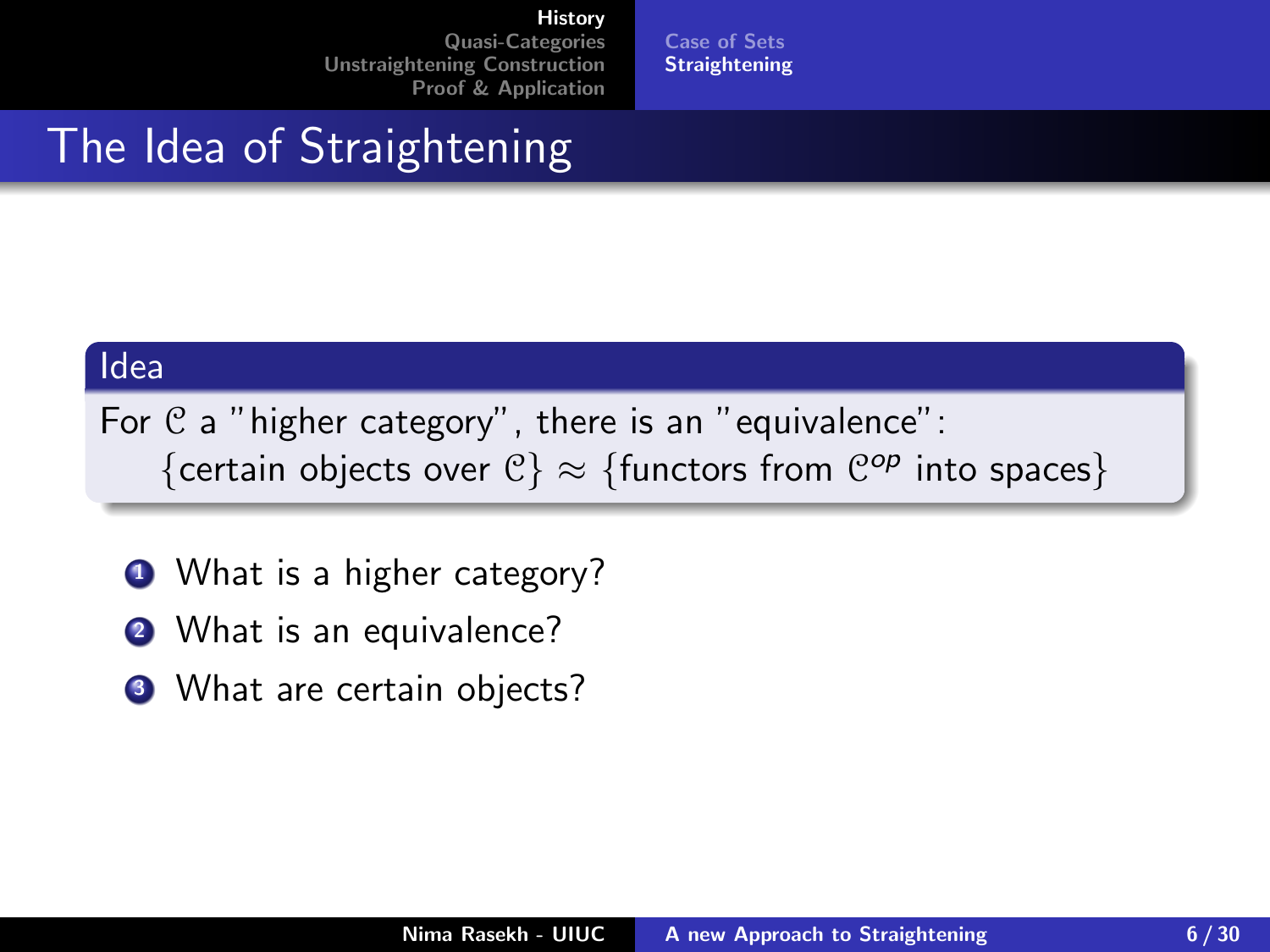[Basic Idea](#page-13-0) [Example](#page-16-0)

# <span id="page-10-0"></span>What is a higher Category?

#### Idea (Idea of a Higher Category)

A category which has "higher morphisms".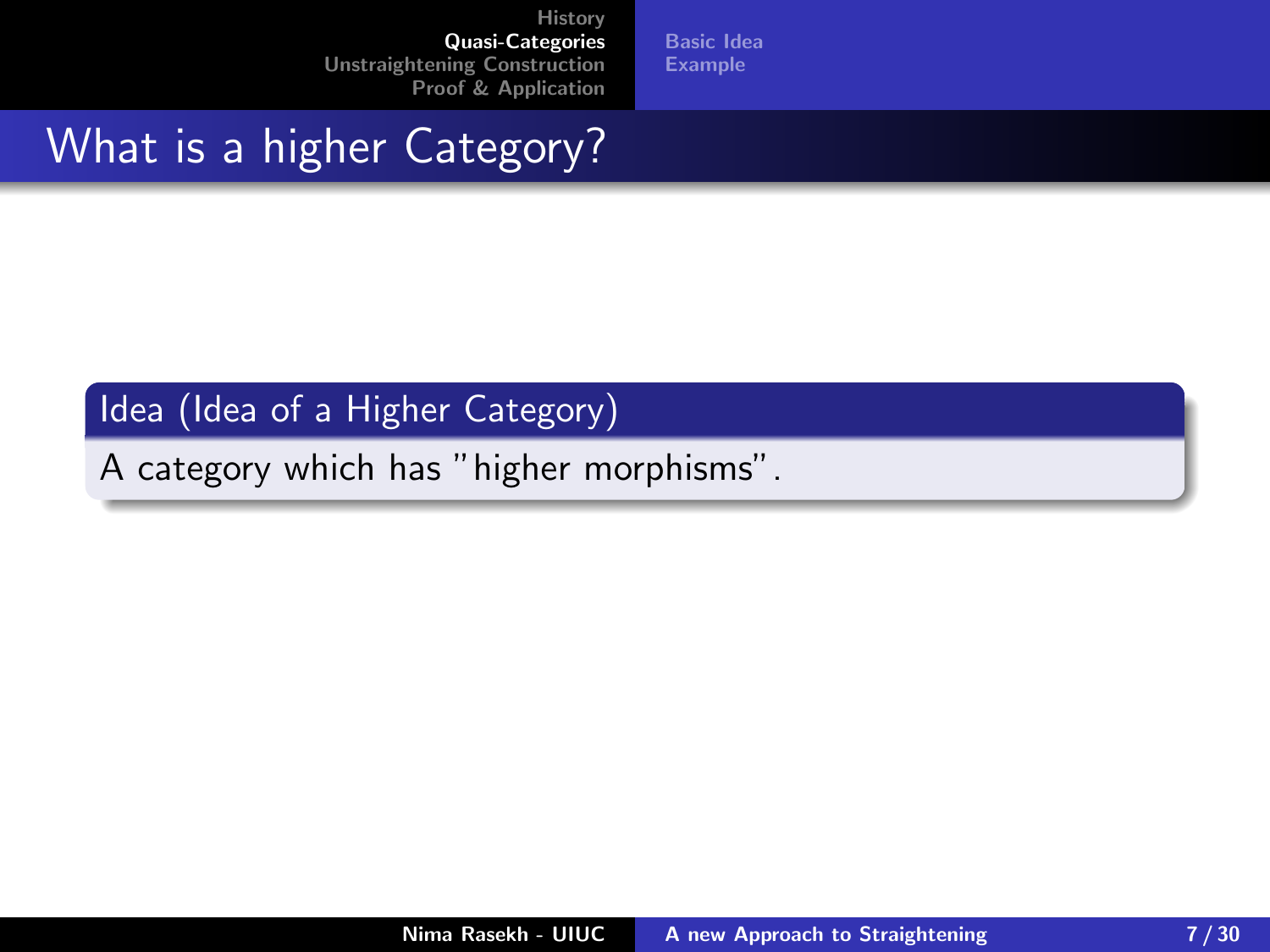[Basic Idea](#page-13-0) [Example](#page-16-0)

# What is a higher Category?

#### Idea (Idea of a Higher Category)

A category which has "higher morphisms".

• Different ways to concretely encode this idea.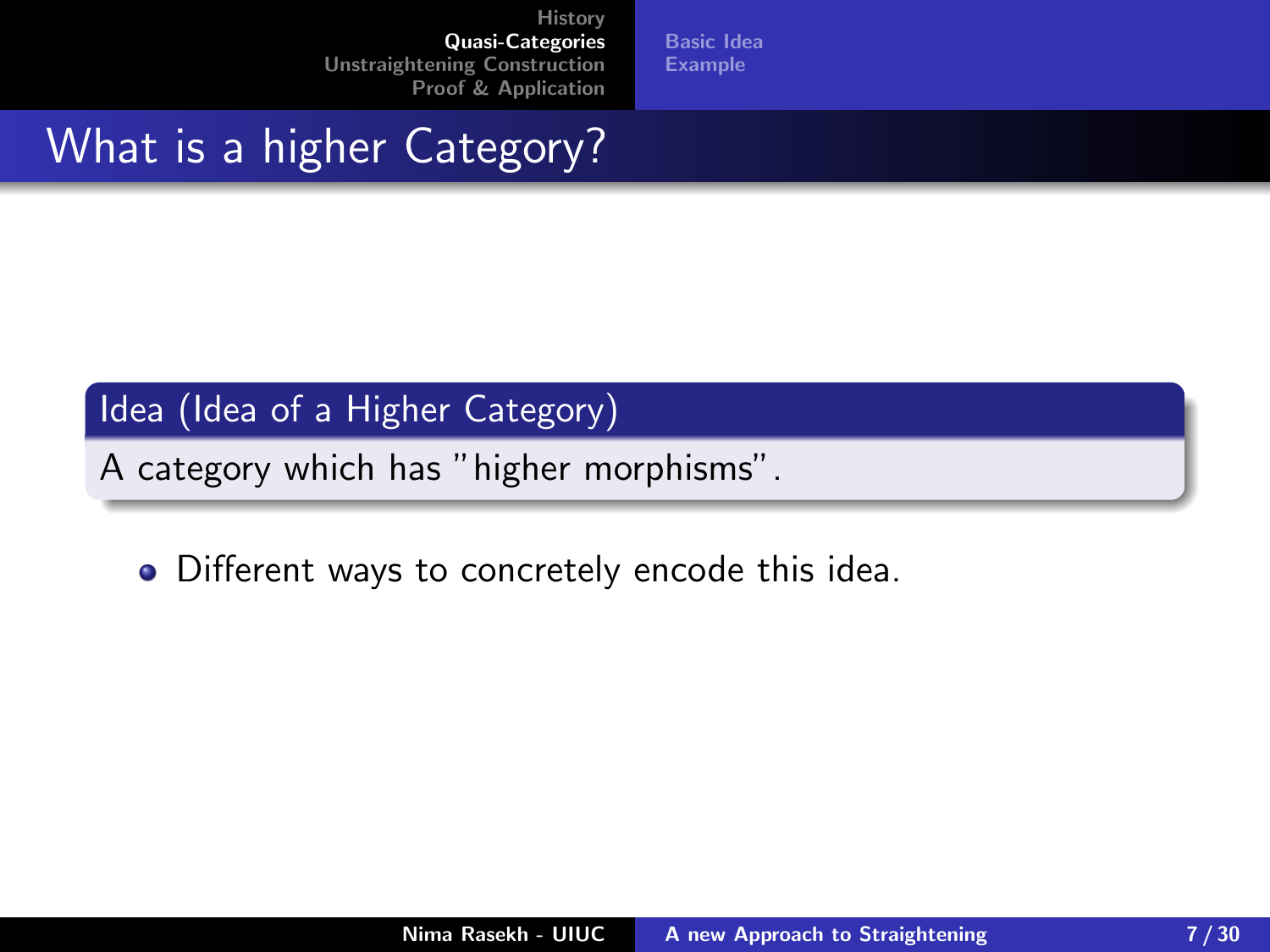[Basic Idea](#page-13-0) [Example](#page-16-0)

# What is a higher Category?

#### Idea (Idea of a Higher Category)

A category which has "higher morphisms".

- Different ways to concretely encode this idea.
- We will focus on quasi-categories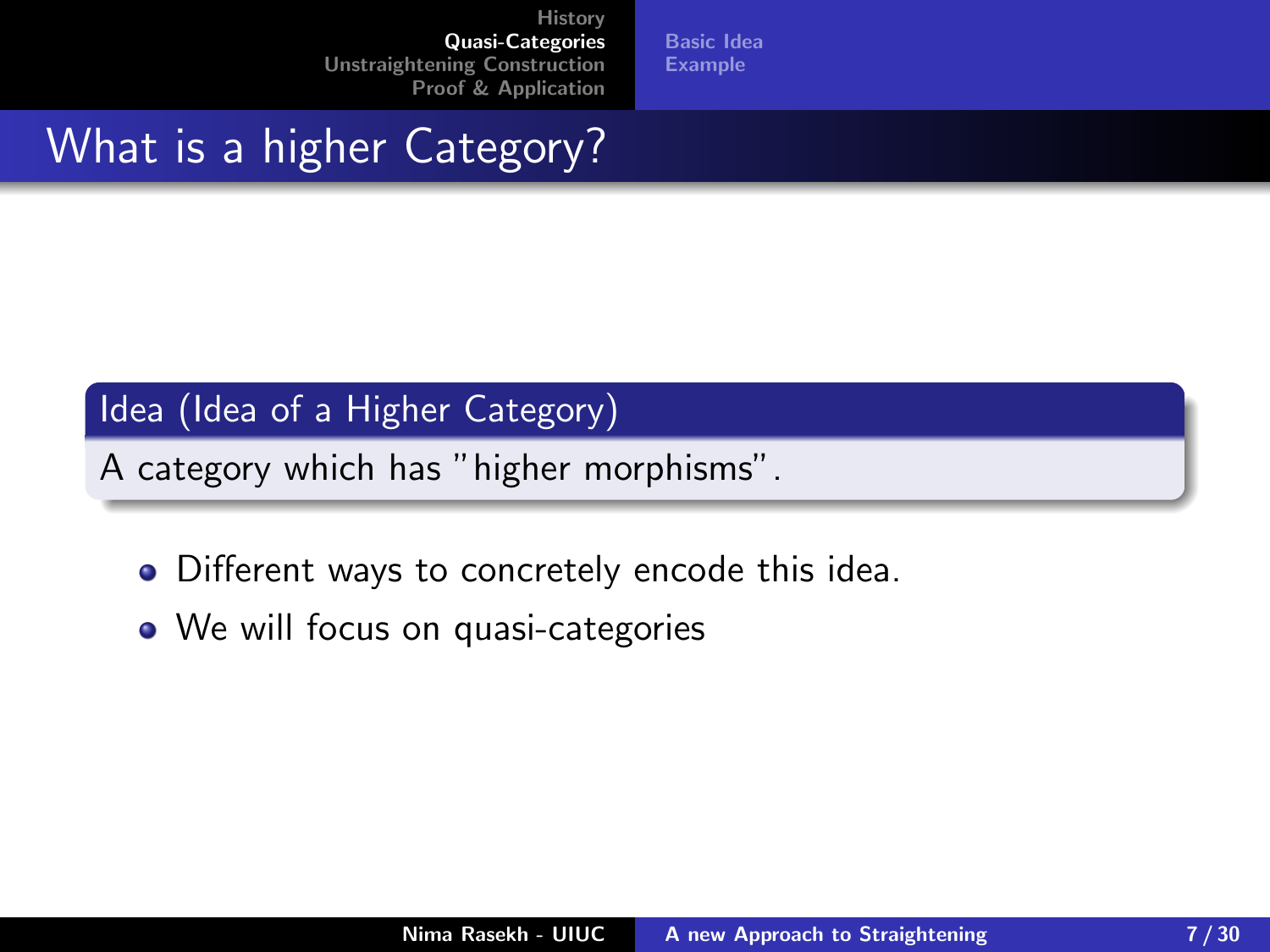[Basic Idea](#page-15-0) [Example](#page-16-0)

## <span id="page-13-0"></span>Basic Idea of Quasi-Categories

Example (2-Cell = 2-Simplex = Triangle =  $\Delta^2$ )

$$
0 \xrightarrow{\phantom{a}\smash{\hbar}} 2 \xrightarrow{\phantom{a}\smash{\hbar}} 2 \xrightarrow{\phantom{a}\smash{\hbar}} 2 \xrightarrow{\phantom{a}\smash{\hbar}} 2
$$

It has ...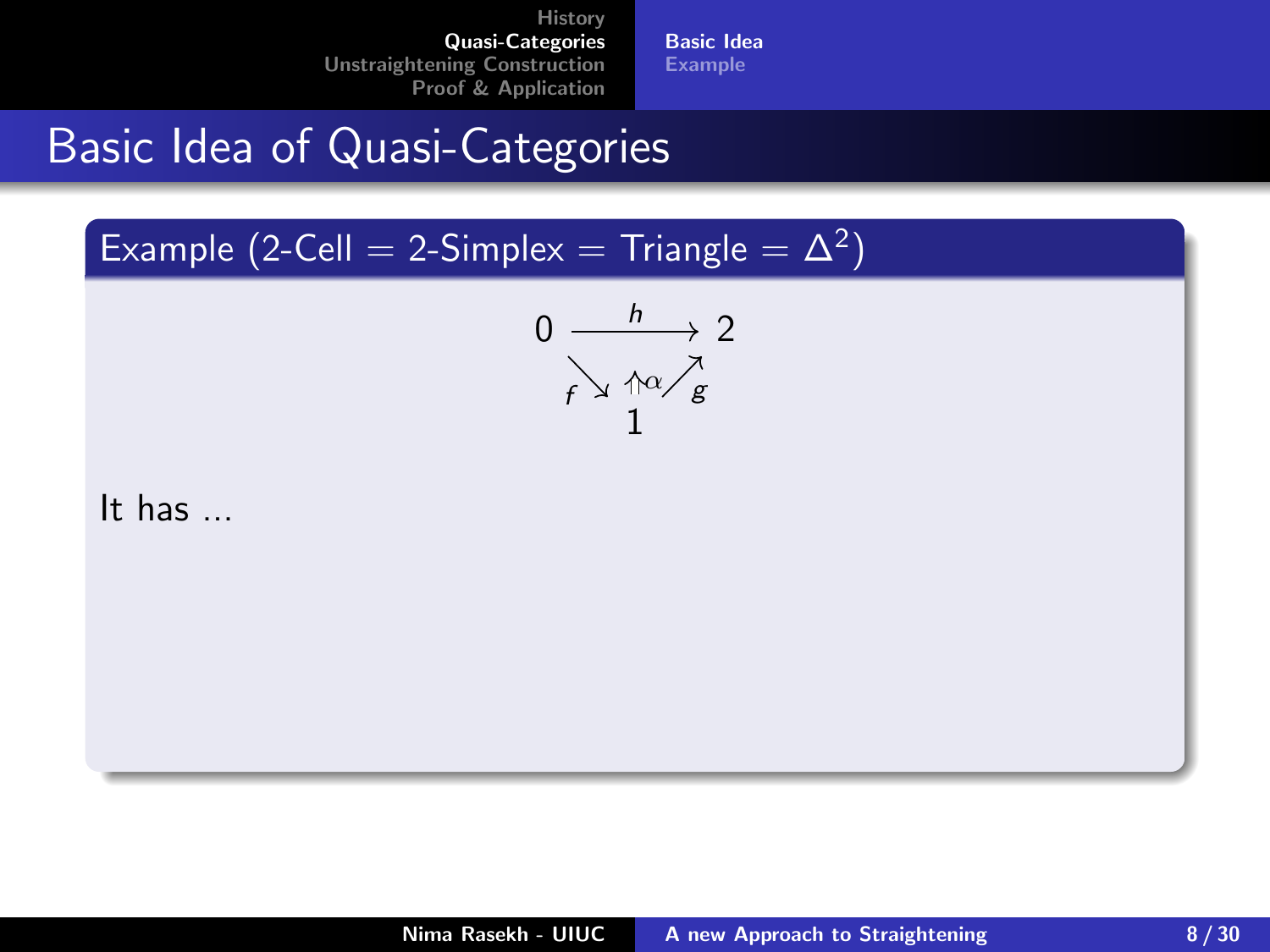[Basic Idea](#page-15-0) [Example](#page-16-0)

# Basic Idea of Quasi-Categories

Example (2-Cell = 2-Simplex = Triangle =  $\Delta^2$ )

$$
0 \xrightarrow{h} 2
$$
  
 $f \searrow \frac{\wedge \alpha}{1} g$ 

It has ...

- **1** 3 Objects represented by the numbers
- 2 3 (non-dg) 1-Morphisms represented by the lines
- **3** 1 (non-dg) 2-Morphism represented by the arrow

Think of 2-morphism  $\alpha$  as "homotopy" between h and  $g \circ f$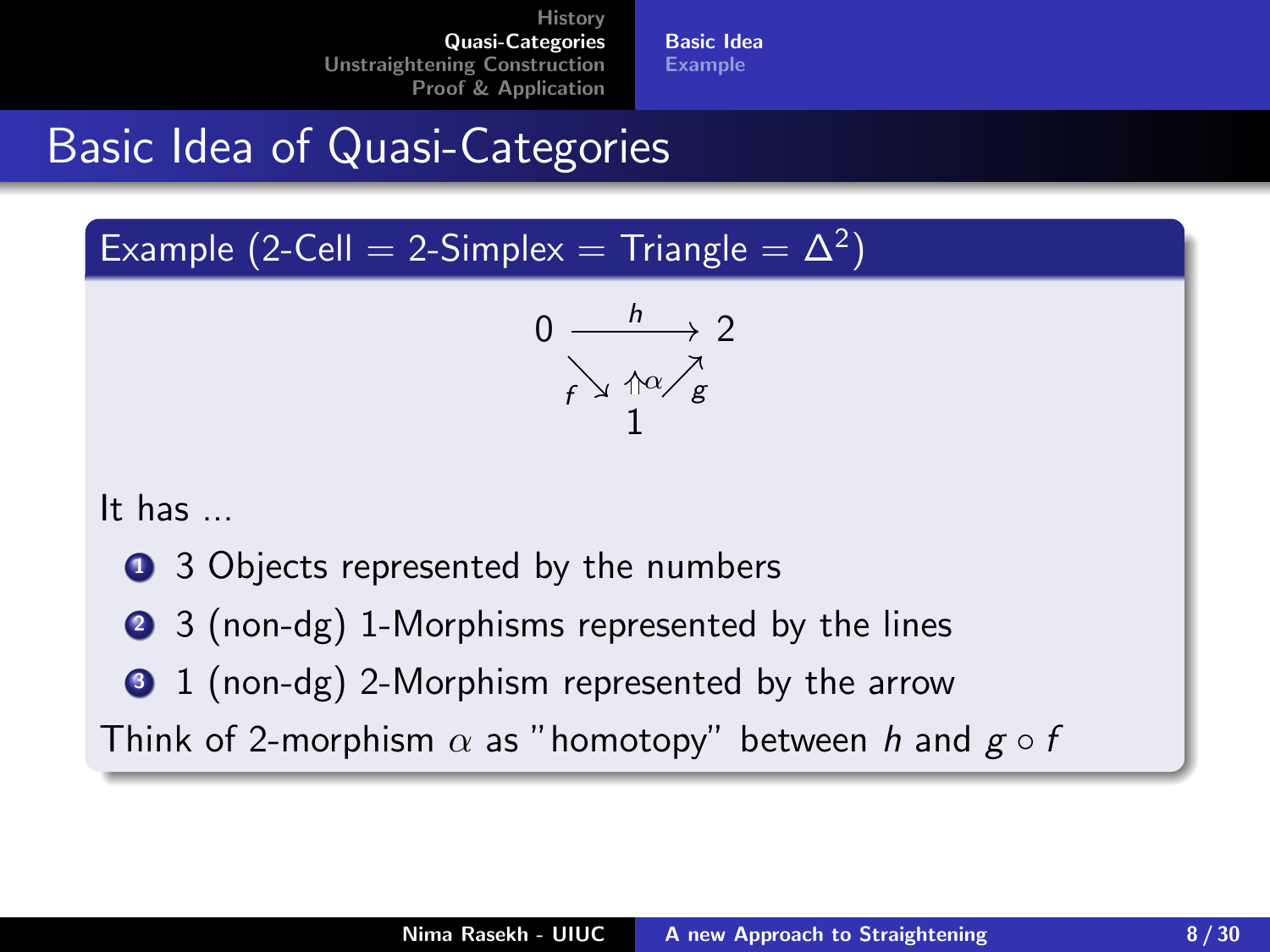[Basic Idea](#page-13-0) [Example](#page-16-0)

# <span id="page-15-0"></span>Basic Idea of Quasi-Categories

Example (2-Cell = 2-Simplex = Triangle =  $\Delta^2$ )

$$
0 \xrightarrow{h} 2
$$
  
 $f \searrow \frac{\wedge \alpha}{1} g$ 

It has ...

- **1** 3 Objects represented by the numbers
- 2 3 (non-dg) 1-Morphisms represented by the lines
- **3** 1 (non-dg) 2-Morphism represented by the arrow

Think of 2-morphism  $\alpha$  as "homotopy" between h and  $g \circ f$ 

Way to encode it:

$$
\{0,1,2\} \leftrightarrow \{\overline{f},g,h\} \leftrightarrow \{\alpha\} \leftrightarrow \{\overline{f}\} \leftrightarrow \cdots
$$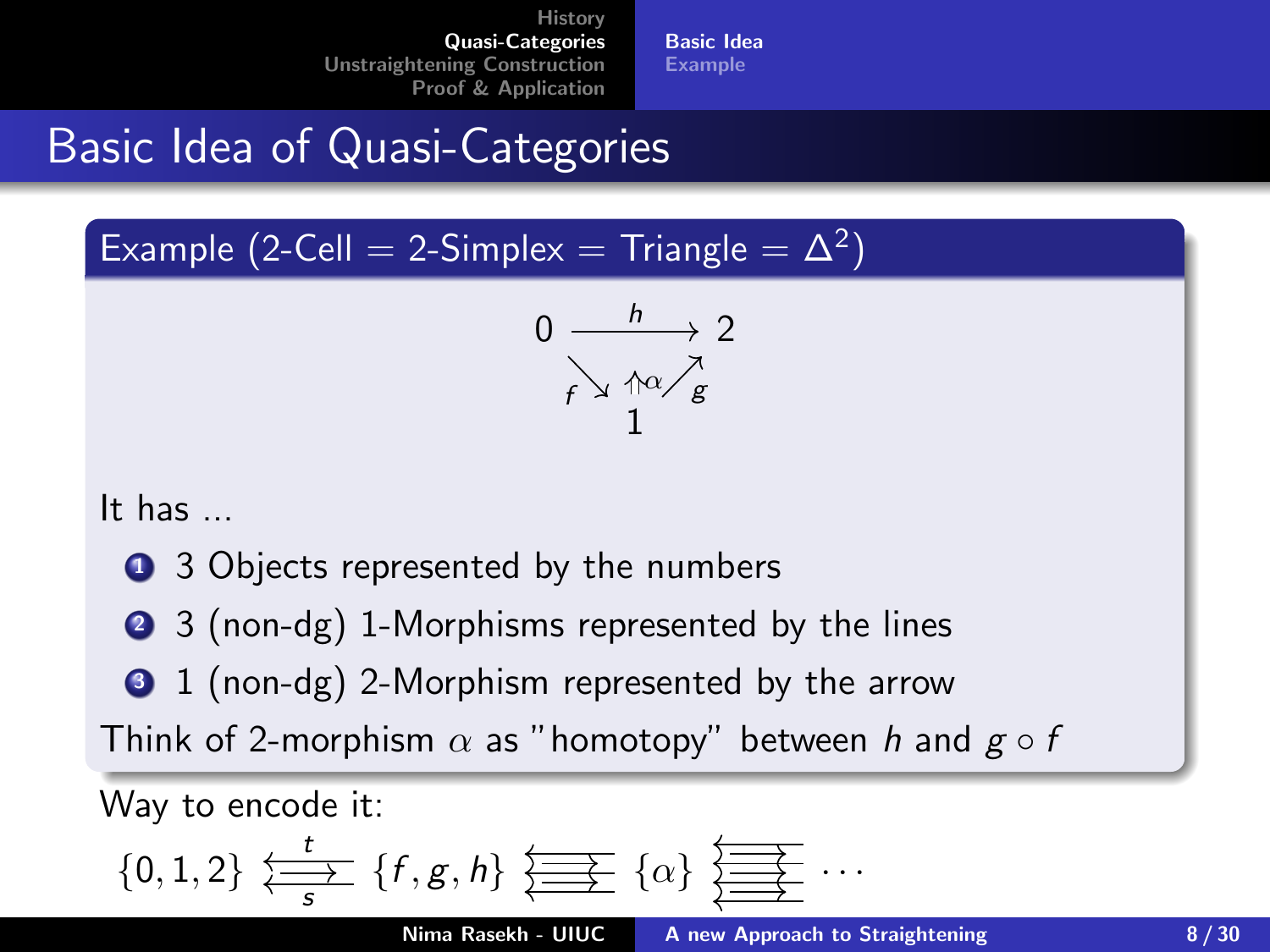[Basic Idea](#page-13-0) [Example](#page-17-0)

## <span id="page-16-0"></span>Example of Quasi-Categories

#### Example (Quasi-Category of Spaces)

S: Quasi-Category of spaces.

$$
Spaces \leftrightarrow \atop s
$$
 
$$
Cont. Maps \leftrightarrow \atop \overbrace{\Longleftrightarrow} Homotopies \leftrightarrow \atop \overbrace{\Longleftrightarrow} \cdots
$$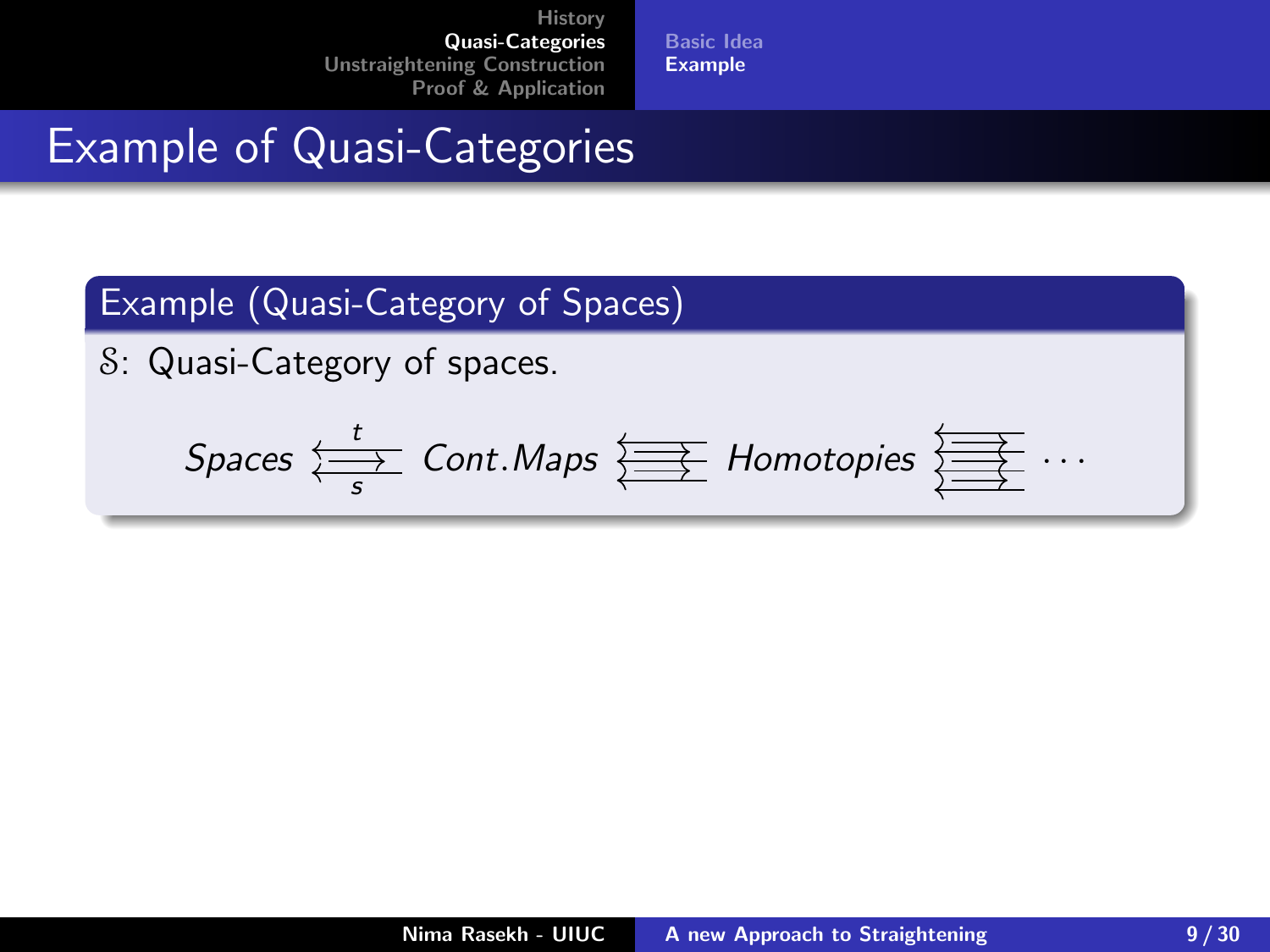[Basic Idea](#page-13-0) [Example](#page-16-0)

# <span id="page-17-0"></span>Example of Quasi-Categories

#### Example (Quasi-Category of Spaces)

S: Quasi-Category of spaces.

$$
Spaces \leftrightarrow \atop s
$$
 
$$
Cont. Maps \leftrightarrow \atop s
$$
 
$$
Homotopies \leftrightarrow \atop s
$$
 
$$
\overline{\phantom{se}} \cdots
$$

Other Examples:

- **1** QCat the (large) quasi-category of (small) quasi-categories
- **2** If  $X$  is a quasi-category then  $X^{op}$
- **3** If X and Y are two quasi-categories then  $Fun(X, Y)$
- **4** Other particular  $Fun(X^{op}, \mathcal{S})$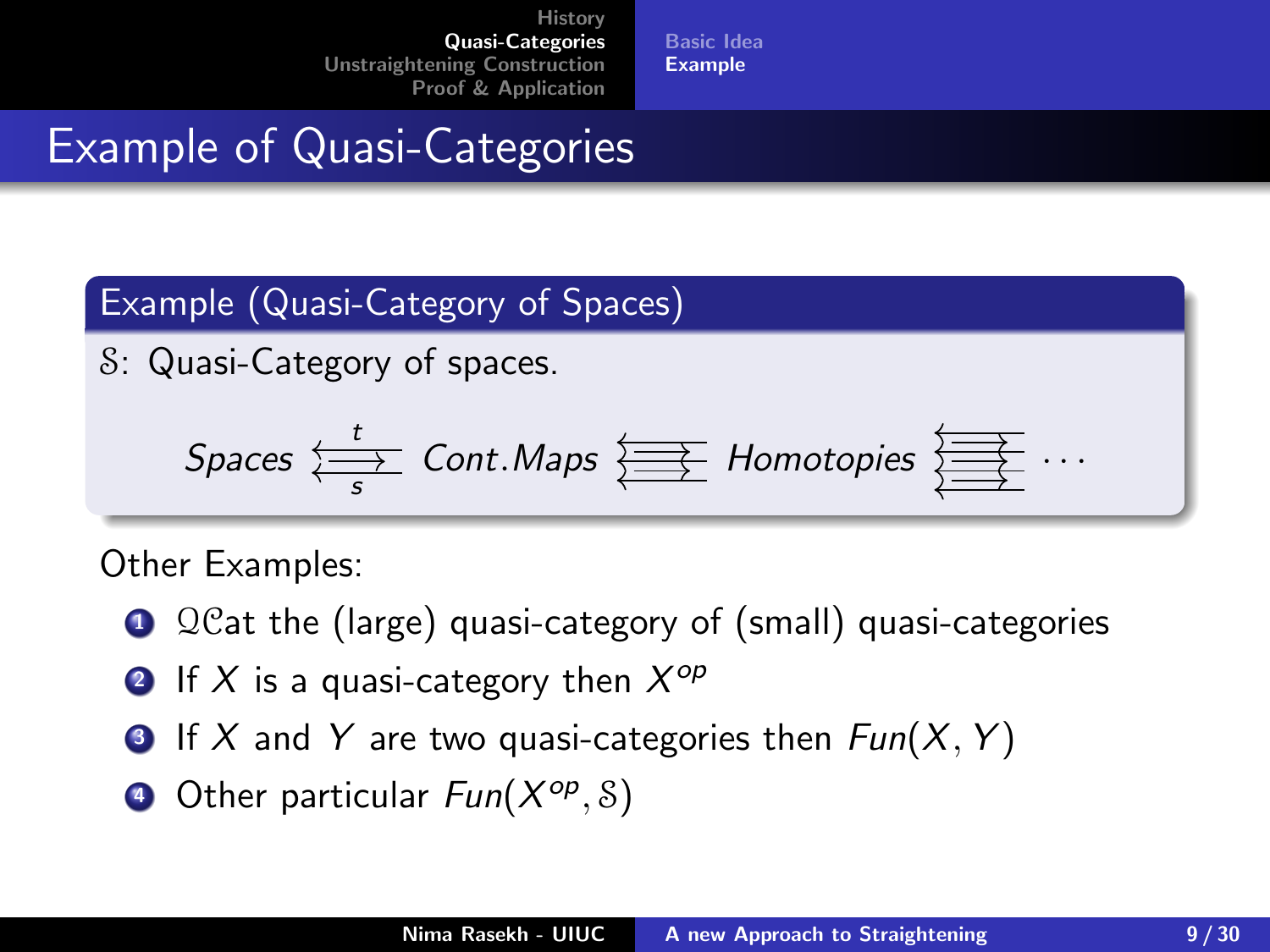[Definition](#page-19-0) [Concrete Construction](#page-22-0) [Example](#page-29-0)

# <span id="page-18-0"></span>Back to Straightening (More Precise Version)

#### Idea

For  $C$  a "higher category", there is an "equivalence": {certain objects over  $\mathcal{C}$ }  $\approx$  {functors from  $\mathcal{C}^{op}$  into spaces}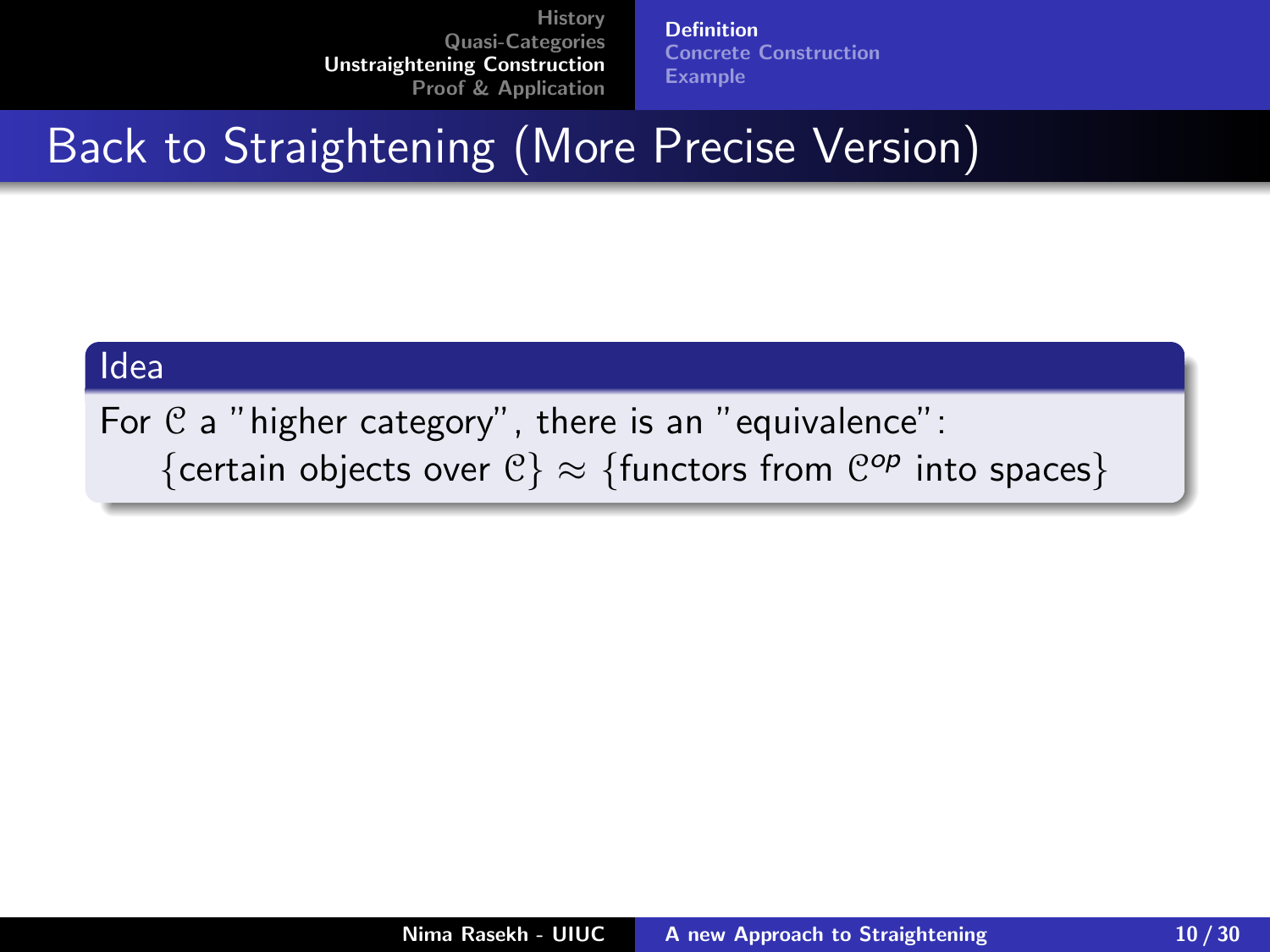[Definition](#page-18-0) [Concrete Construction](#page-22-0) [Example](#page-29-0)

# <span id="page-19-0"></span>Back to Straightening (More Precise Version)

#### Idea

For  $C$  a "higher category", there is an "equivalence": {certain objects over  $\mathcal{C}$ }  $\approx$  {functors from  $\mathcal{C}^{op}$  into spaces}

- **1** Higher category: quasi-category
- <sup>2</sup> Equivalence: adjunctions & equivalences
- **3** Certain objects: Right fibrations over C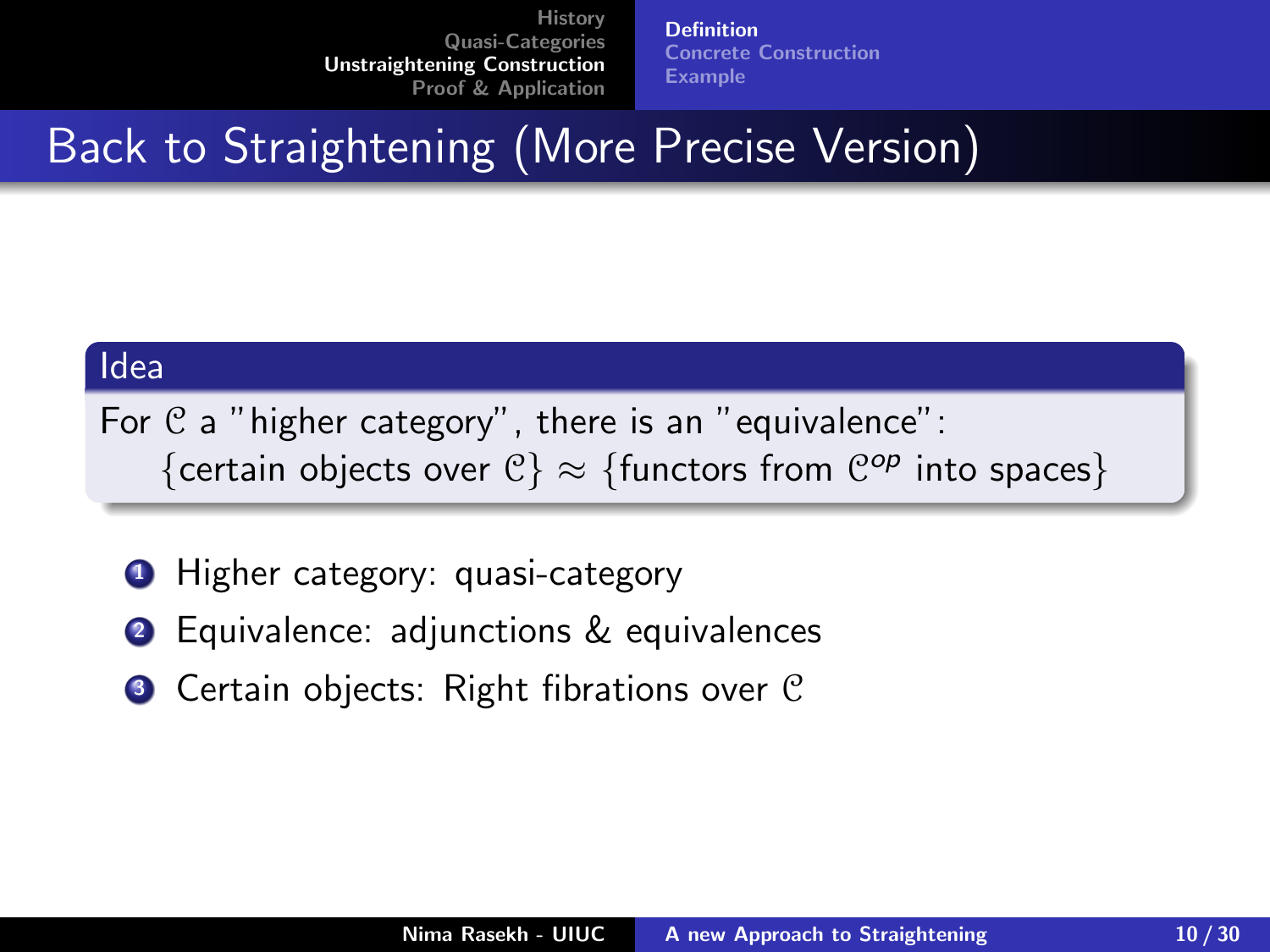[Definition](#page-18-0) [Concrete Construction](#page-22-0) [Example](#page-29-0)

The Straightening Construction

#### Theorem (Lurie)

Let  $X$  be a quasi-category. There is the following adjunction:

$$
\Omega Cat_{/X} \xleftrightarrow{\mathcal{S}tx}_{U_{n_X}} \text{Fun}(X^{op}, \text{\&})
$$

between quasi-categories over  $X$  and space-valued functors from  $X^{op}$ , which becomes the following equivalence:

$$
\mathit{RFib}(X) \xleftrightarrow{\mathit{St}_X}_{Un_X} \mathit{Fun}(\mathcal{C}^{op}, \mathcal{S})
$$

if we restrict to right fibrations over X.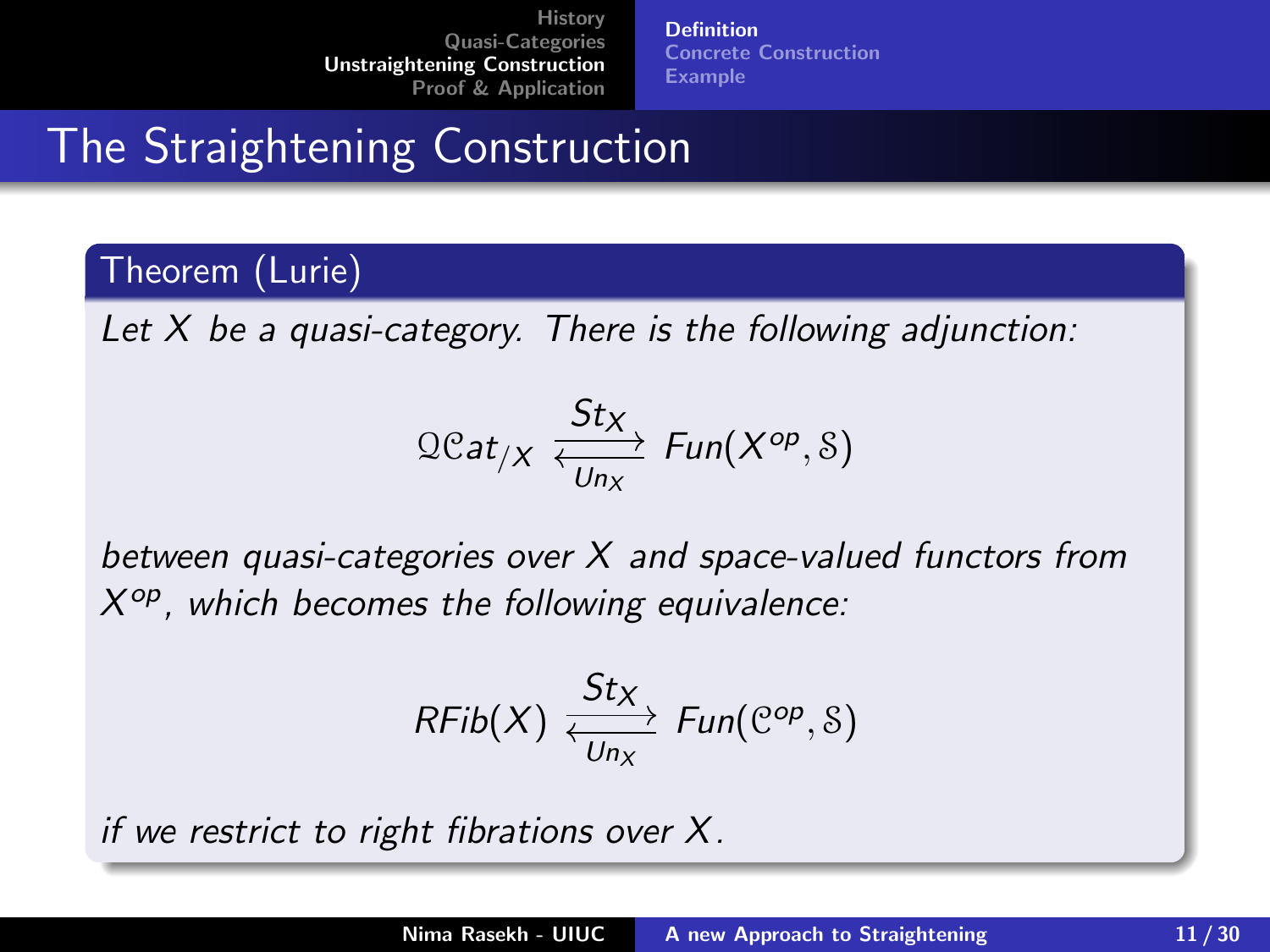[Definition](#page-18-0) [Concrete Construction](#page-22-0) [Example](#page-29-0)

# Unstraightening Functor (Definition)

Construct functor  $Un_X : Fun(X^{op}, S) \rightarrow S_{/X}$ .

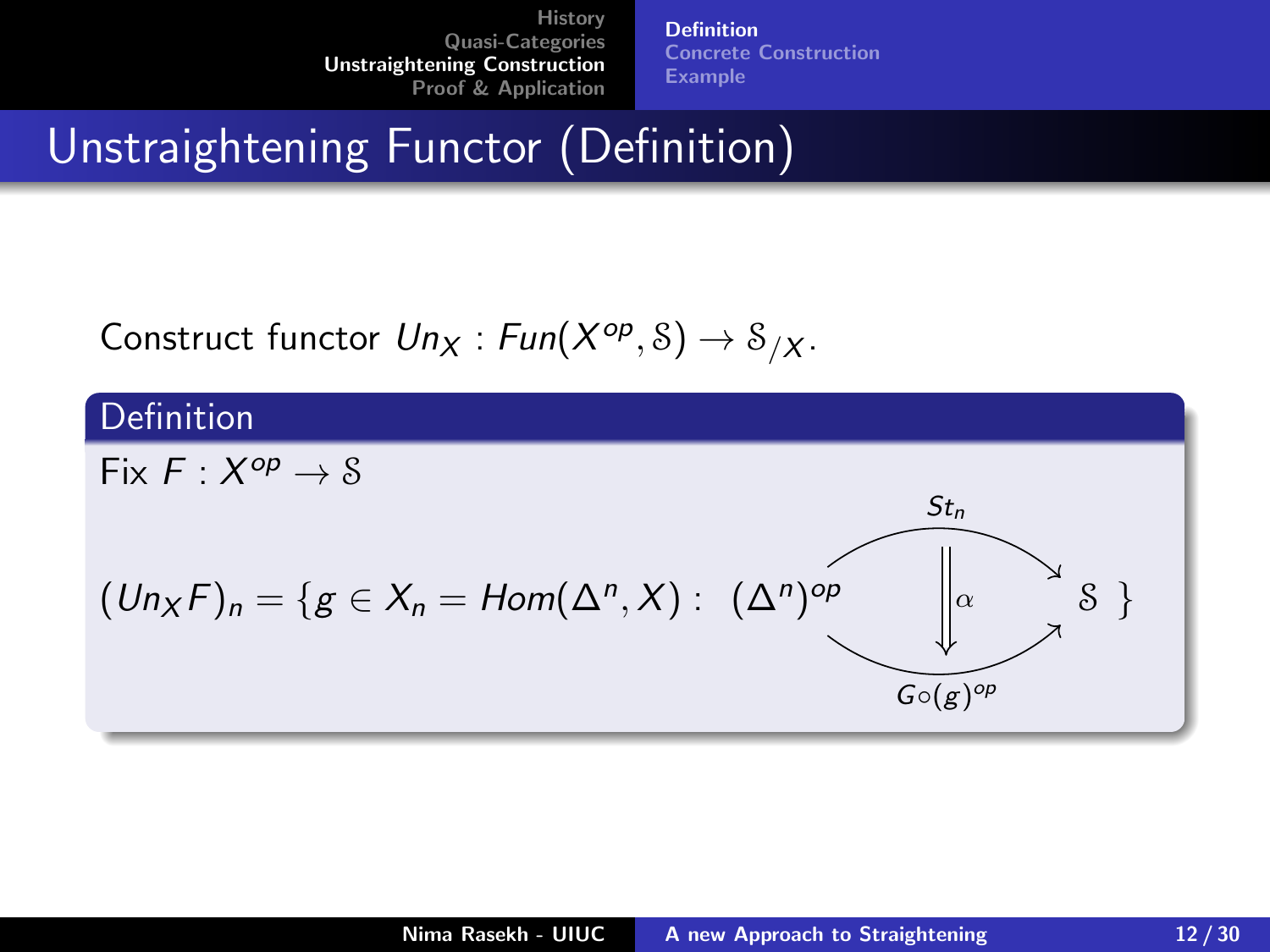[Definition](#page-18-0) [Concrete Construction](#page-22-0) [Example](#page-29-0)

# <span id="page-22-0"></span>Unstraightening Functor (Concrete Example)

Let  $F: \Delta^2 \rightarrow \mathcal{S}$  be the following:

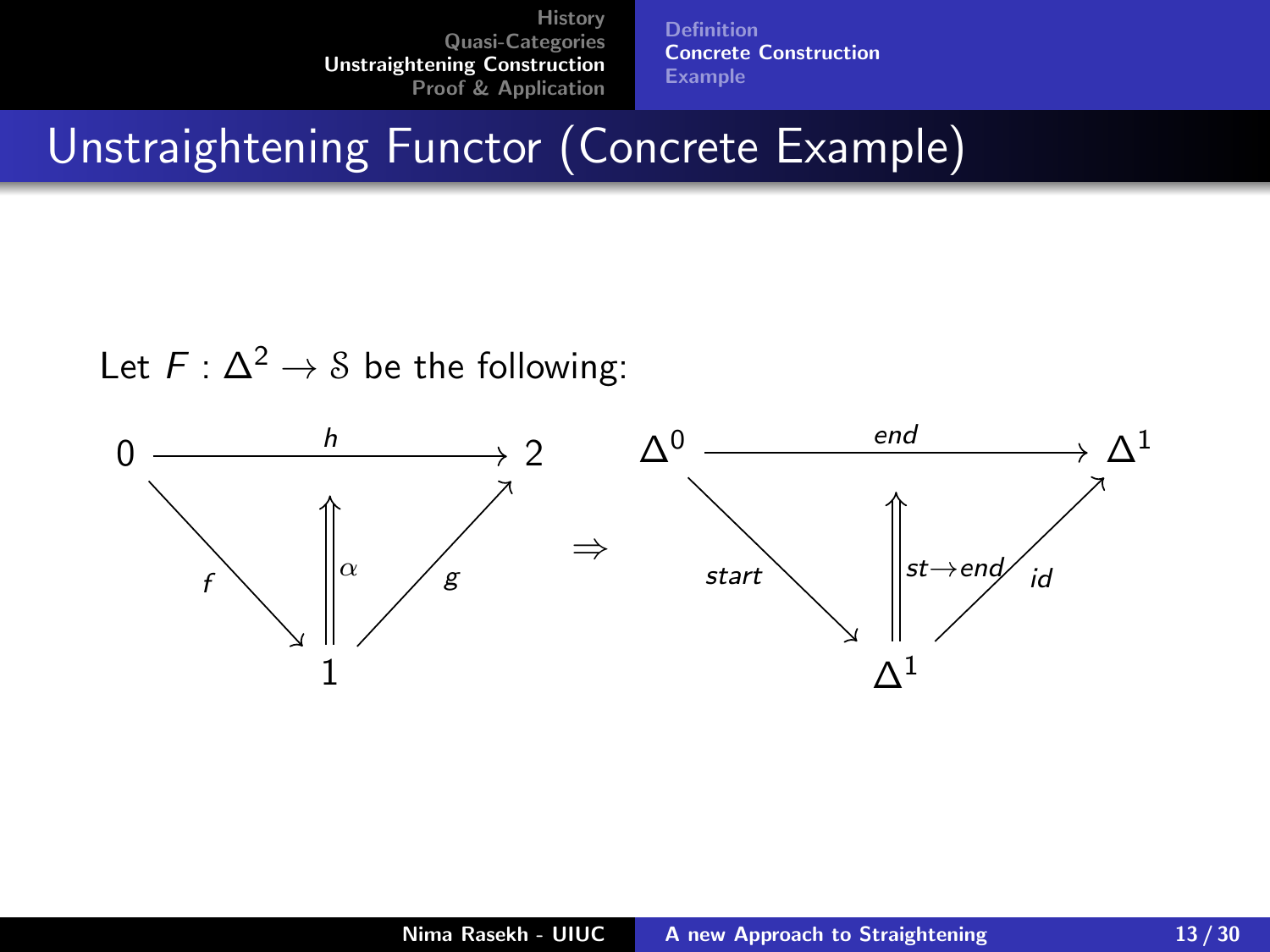[Definition](#page-18-0) [Concrete Construction](#page-22-0) [Example](#page-29-0)

# Unstraightening Functor (Concrete Example)

We will do construction level-wise. Level-wise version of  $\Delta^2$ :



We build  $Un_xF$  step by step over  $X = \Delta^2$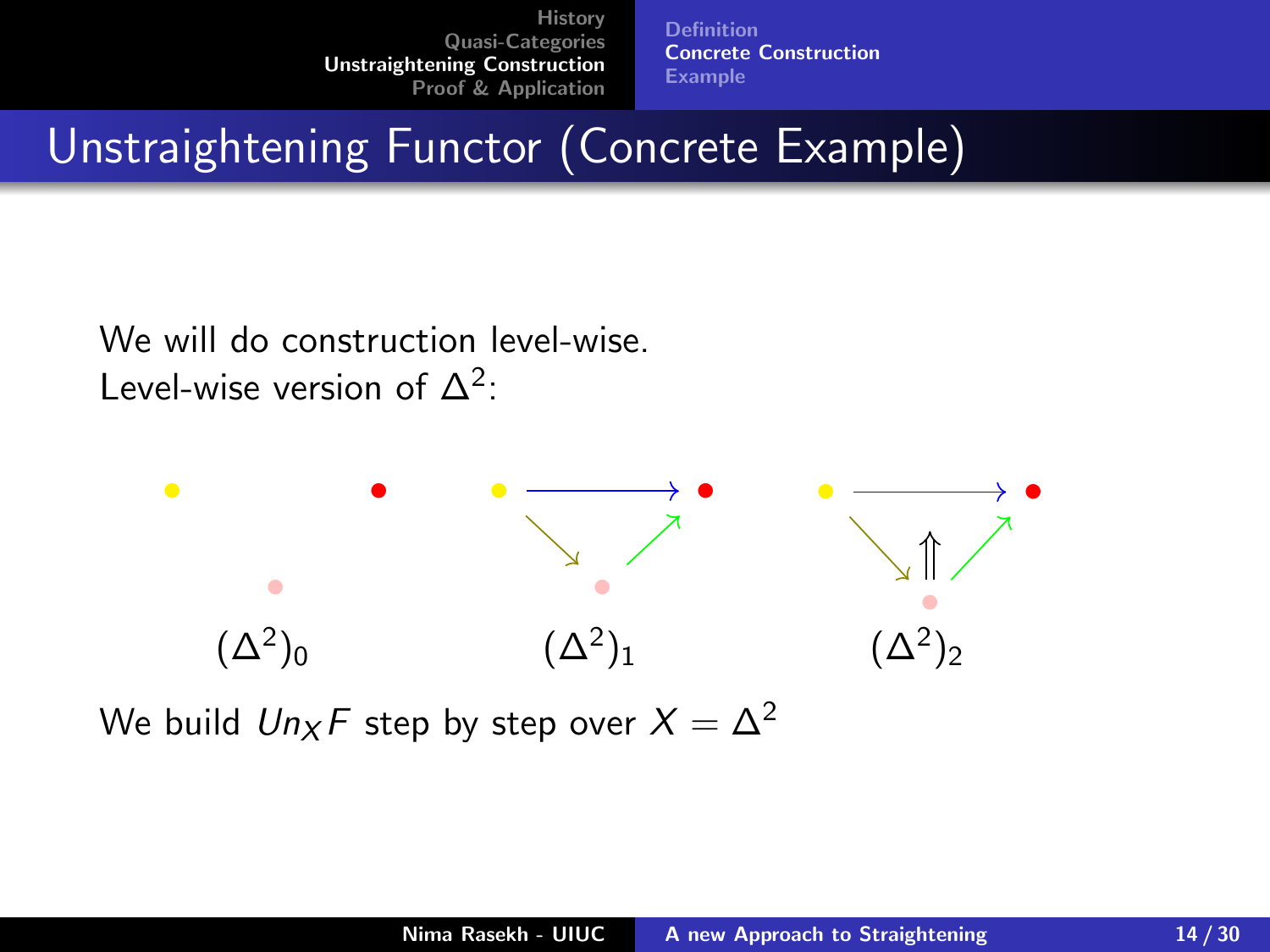[Definition](#page-18-0) [Concrete Construction](#page-22-0) [Example](#page-29-0)

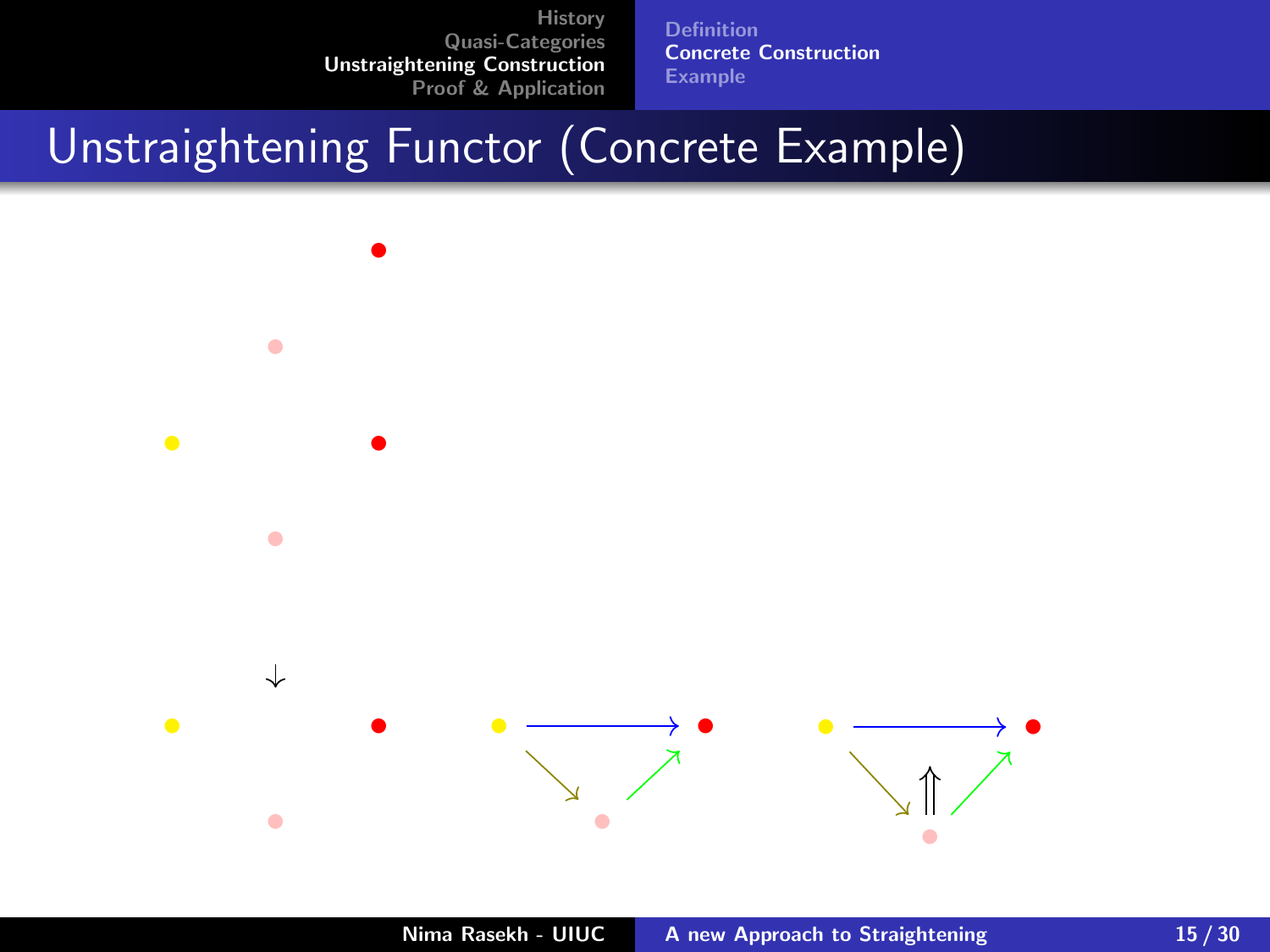[Definition](#page-18-0) [Concrete Construction](#page-22-0) [Example](#page-29-0)

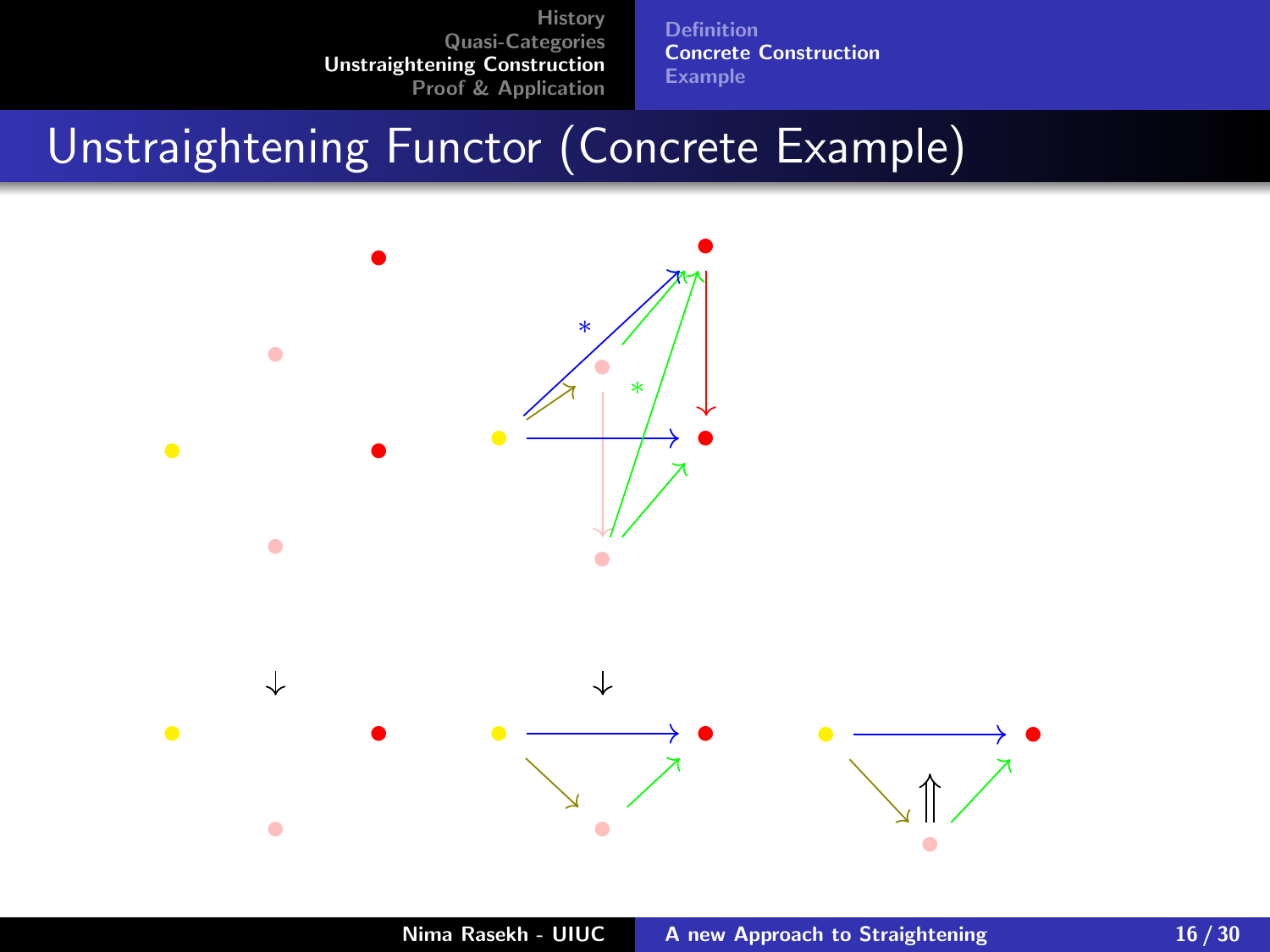[Definition](#page-18-0) [Concrete Construction](#page-22-0) [Example](#page-29-0)

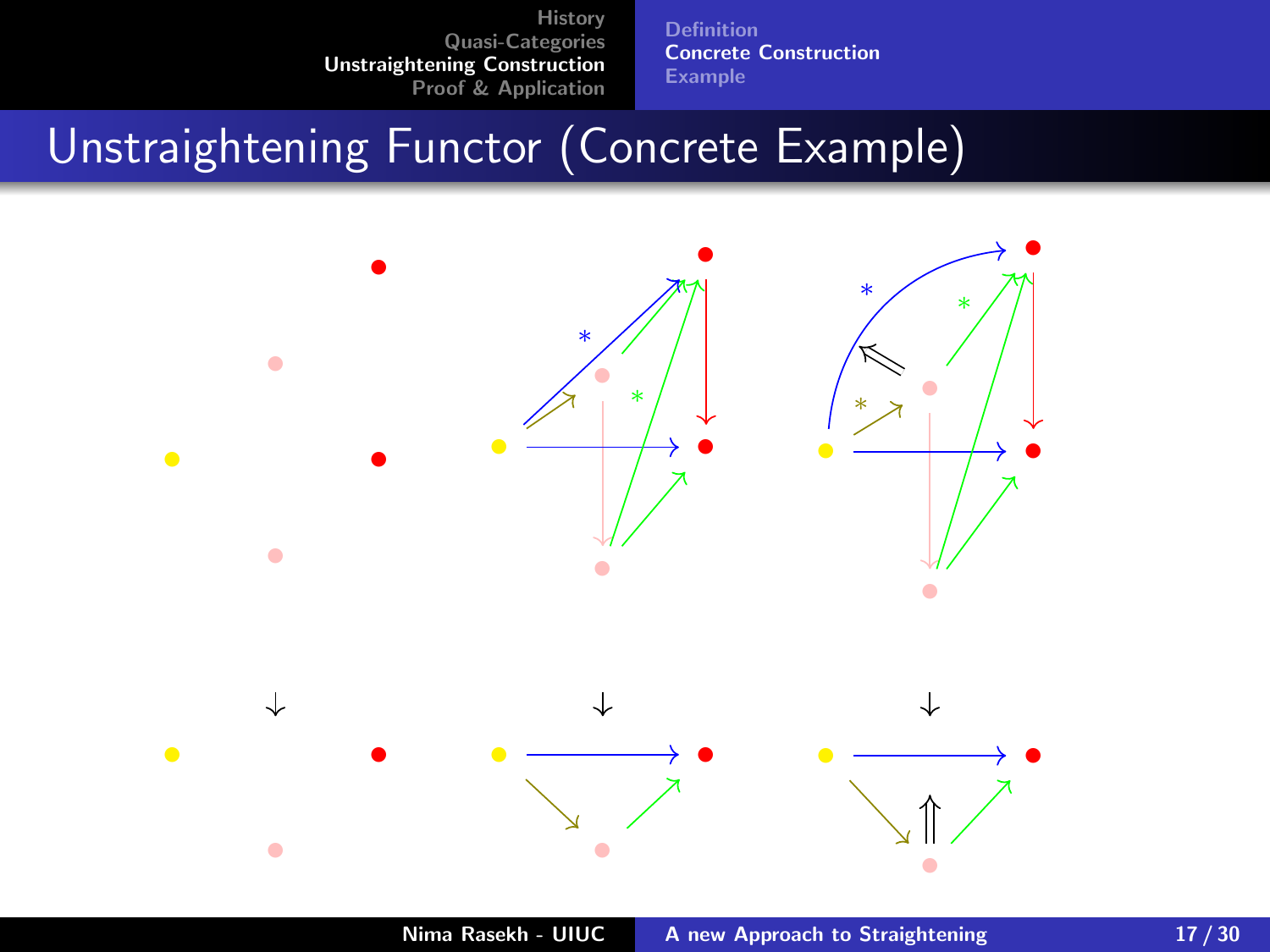[Definition](#page-18-0) [Concrete Construction](#page-22-0) [Example](#page-29-0)

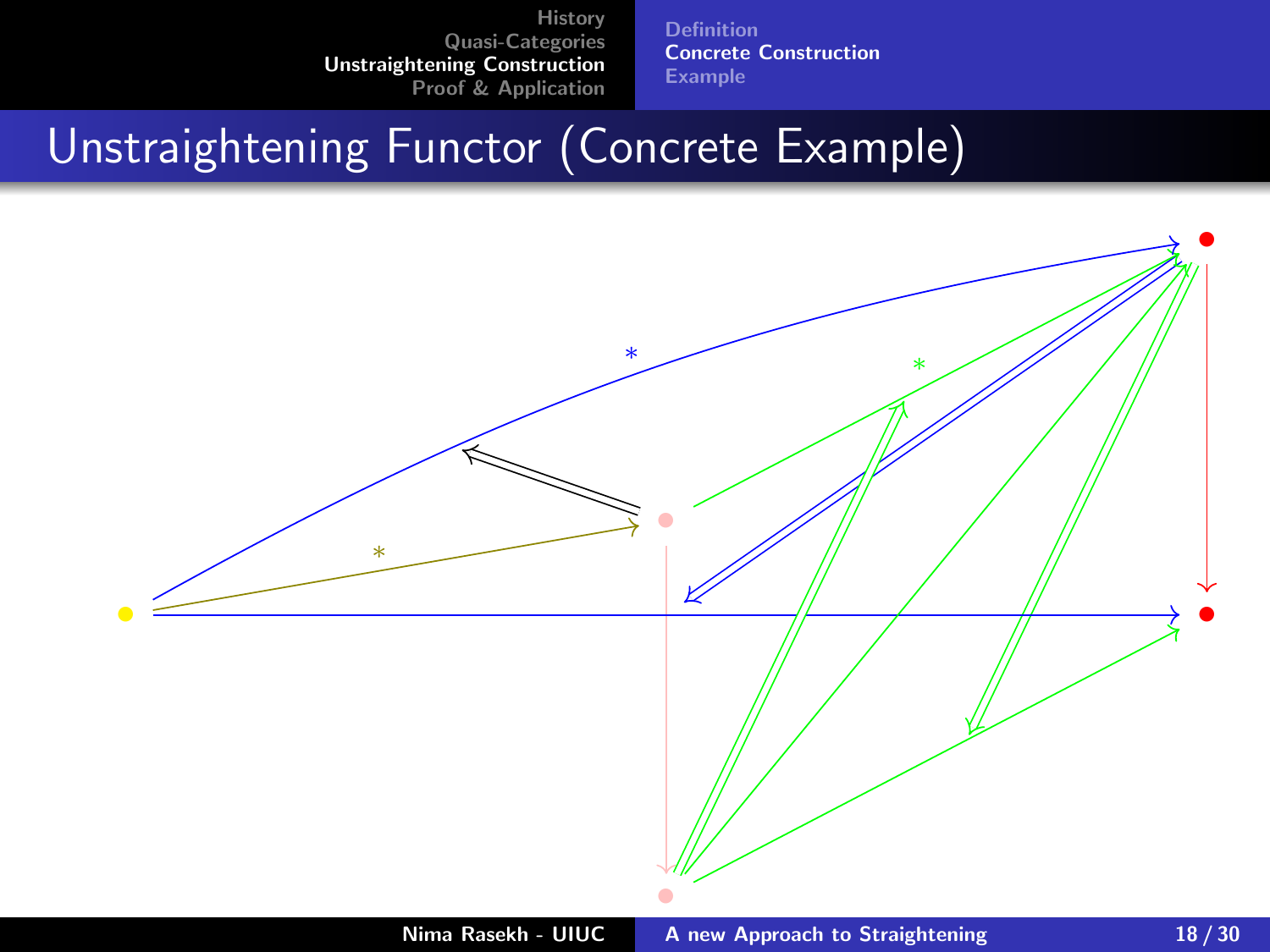[Definition](#page-18-0) [Concrete Construction](#page-22-0) [Example](#page-29-0)

Unstraightening Functor (Moral of the story)

- The moral is that we build the unstraightening construction diagonally step by step.
- 0th step is exactly the case of sets we described in the beginning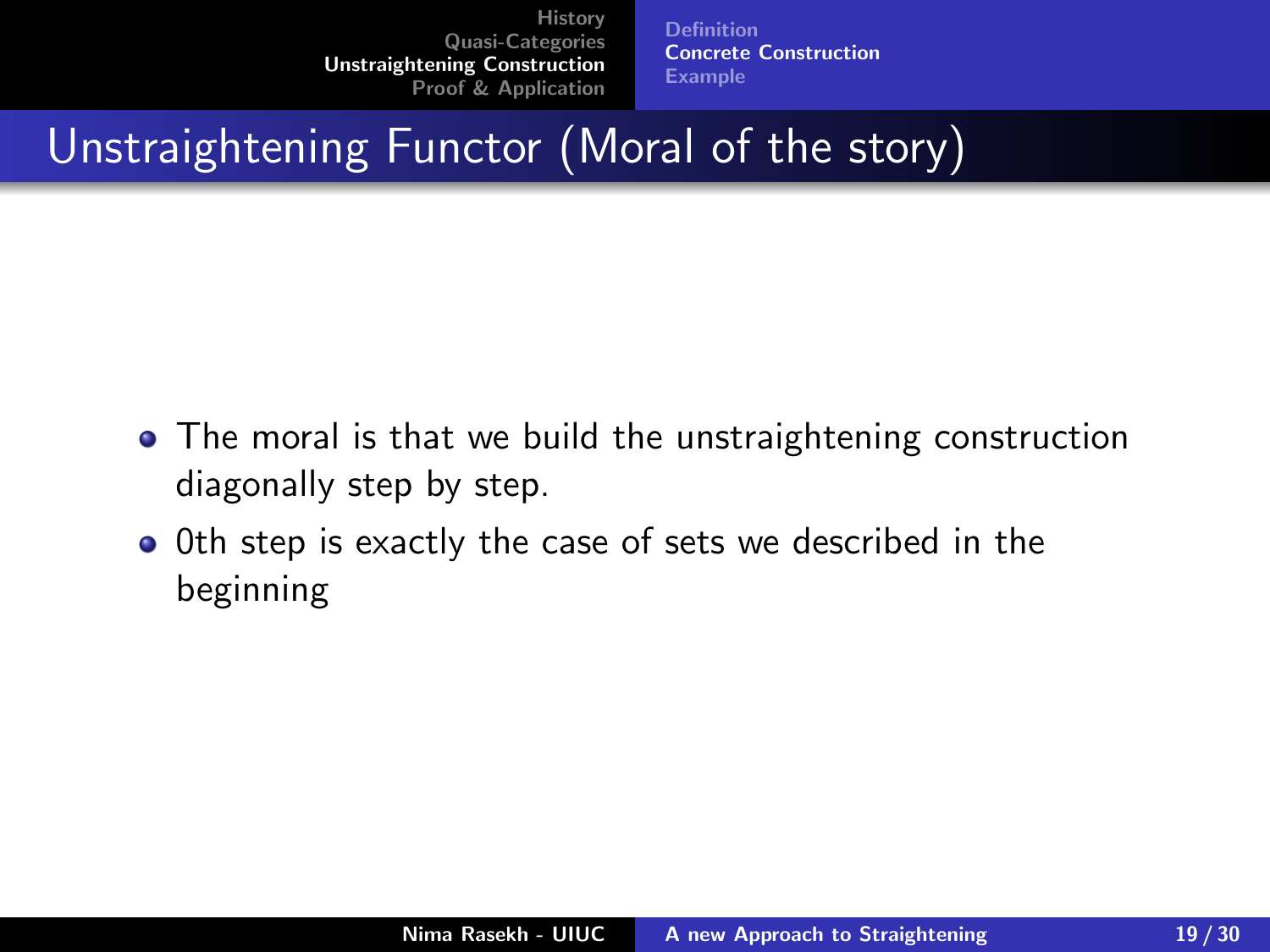[Definition](#page-18-0) [Concrete Construction](#page-22-0) [Example](#page-30-0)

### <span id="page-29-0"></span>Important Example

Let  $\rho_\mathsf{x} : \mathsf{X}^\mathsf{op} \to \mathsf{S}$  be the representable functor  $(\rho_x(y) = Map_x(y, x))$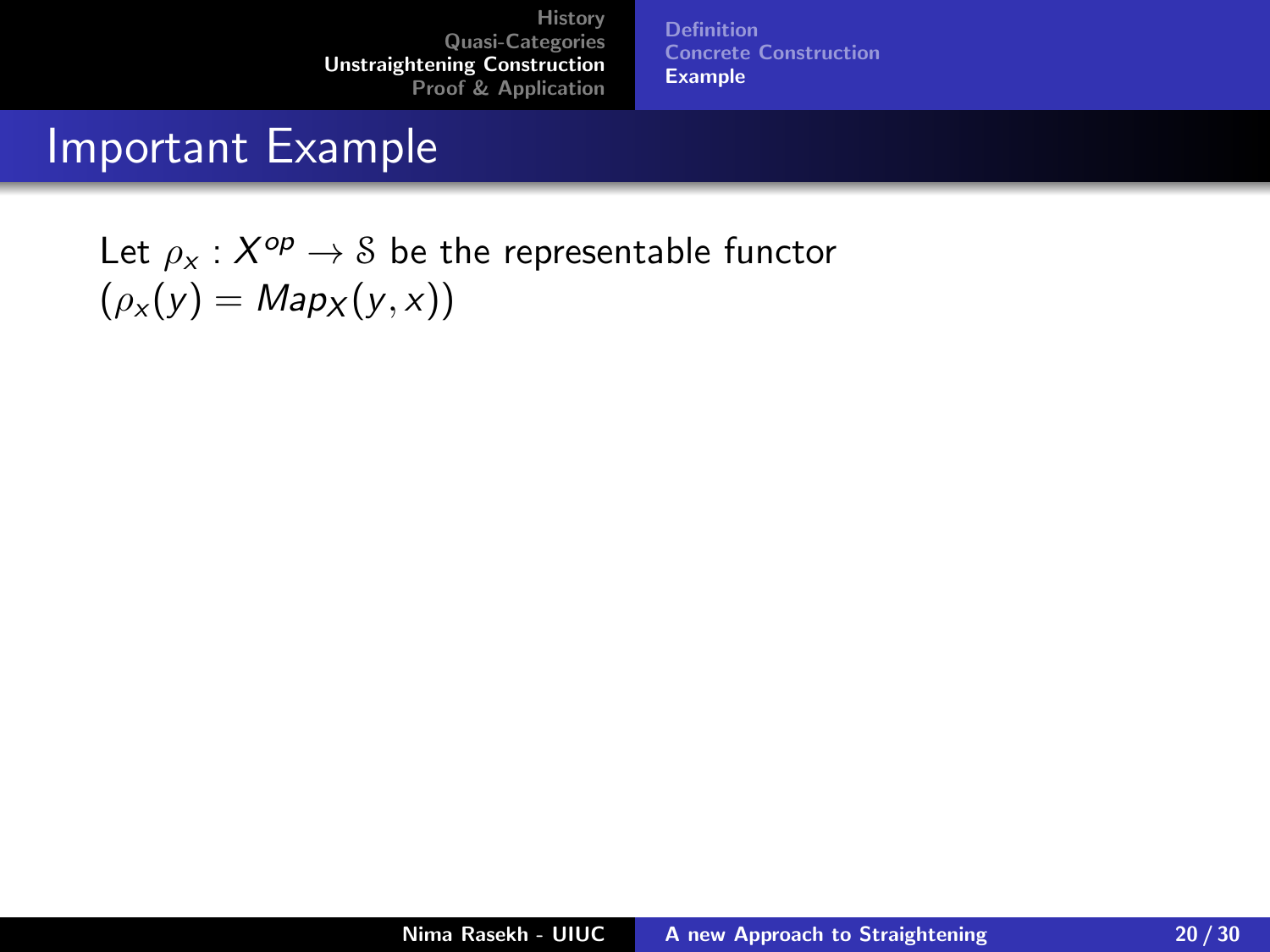[Definition](#page-18-0) [Concrete Construction](#page-22-0) [Example](#page-29-0)

### <span id="page-30-0"></span>Important Example

Let  $\rho_\mathsf{x} : \mathsf{X}^\mathsf{op} \to \mathsf{S}$  be the representable functor  $(\rho_x(y) = Map_x(y, x))$ 

 $Un_{X}\rho_{X}$ :

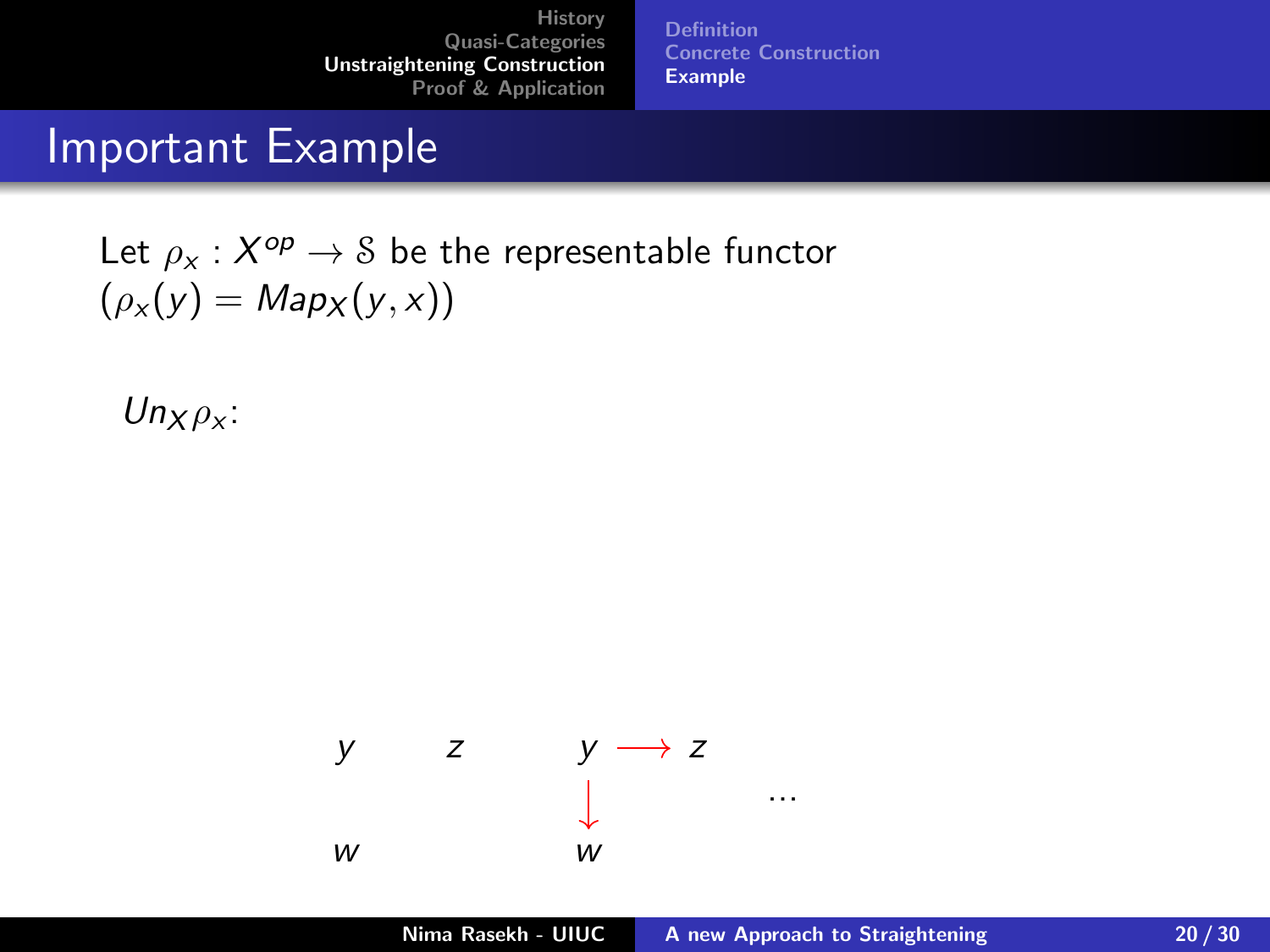[Definition](#page-18-0) [Concrete Construction](#page-22-0) [Example](#page-29-0)

### Important Example

Let  $\rho_\mathsf{x} : \mathsf{X}^\mathsf{op} \to \mathsf{S}$  be the representable functor  $(\rho_x(y) = Map_X(y, x))$ 



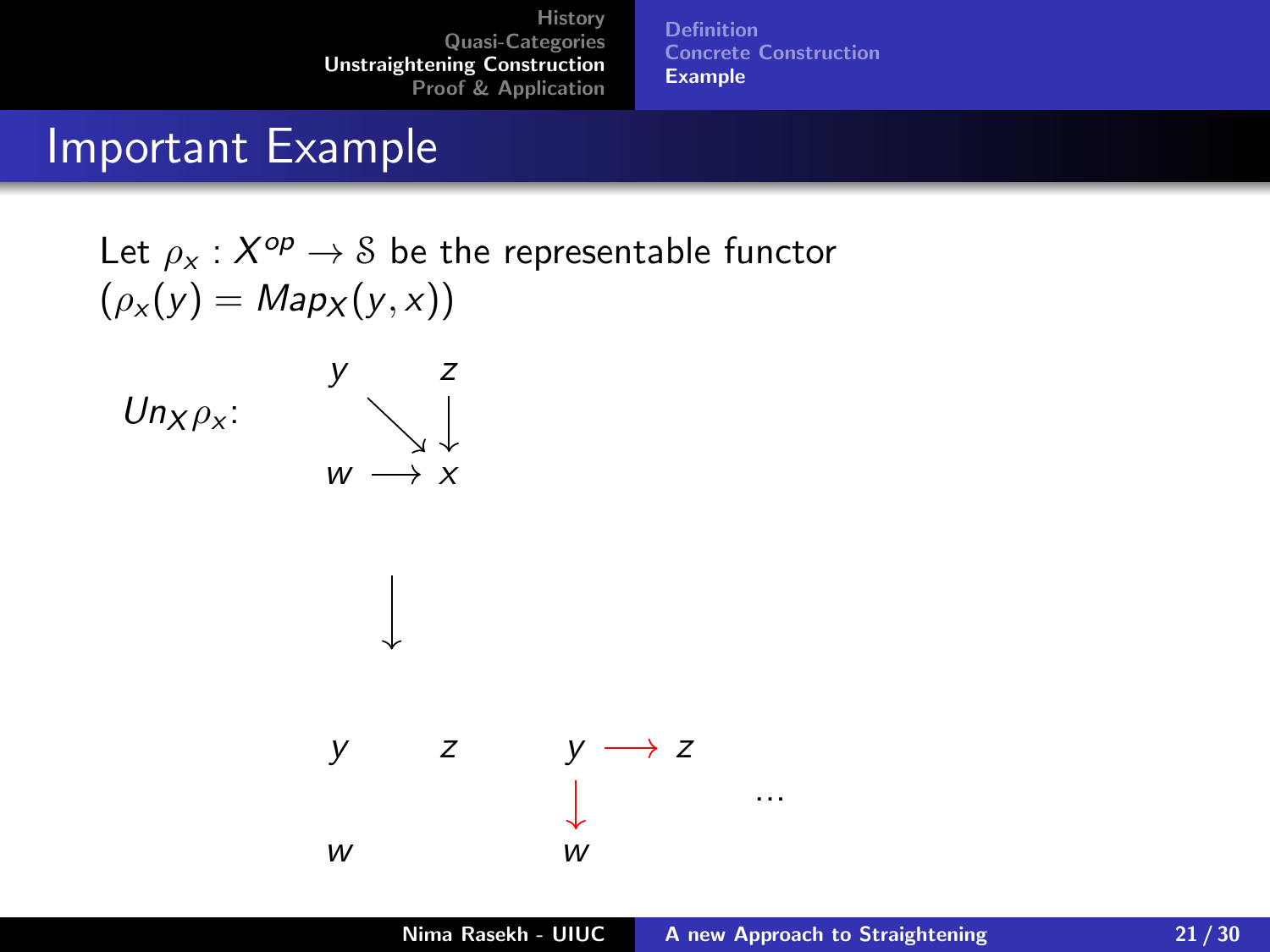[Definition](#page-18-0) [Concrete Construction](#page-22-0) [Example](#page-29-0)

### Important Example

Let  $\rho_\mathsf{x} : \mathsf{X}^\mathsf{op} \to \mathsf{S}$  be the representable functor  $(\rho_x(y) = Map_X(y, x))$ 





$$
\downarrow
$$

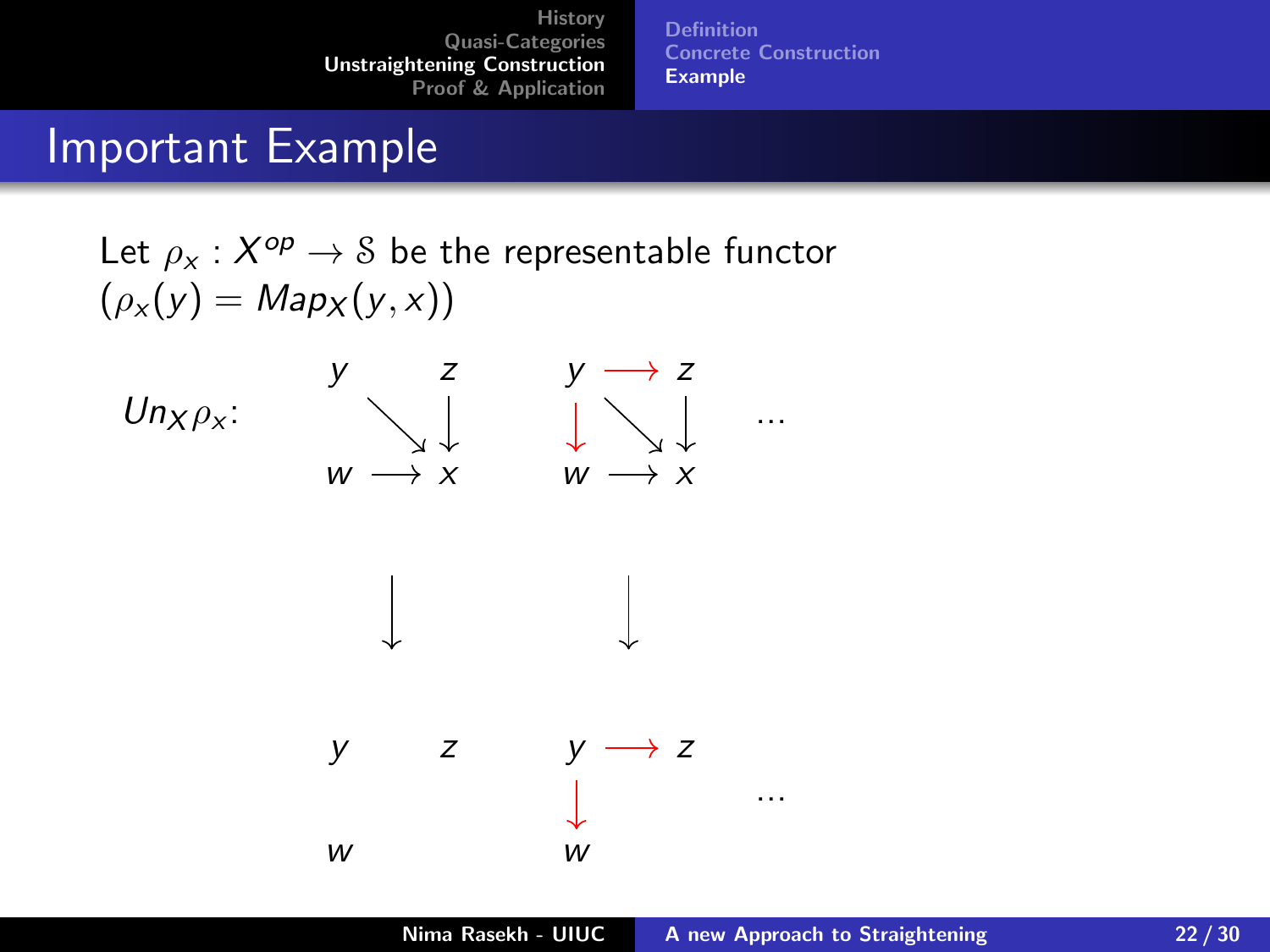[Definition](#page-18-0) [Concrete Construction](#page-22-0) **[Example](#page-29-0)** 

## Over-Categories

This structure is familiar. It is an "over-category".

Lemma (Unstraightening of Representable)

For  $x \in X$  an object we have  $Un_X(\rho_X) = X_{/X}$ 

"Bundling up the functor with values *maps into x* gives us the category of things over  $x''$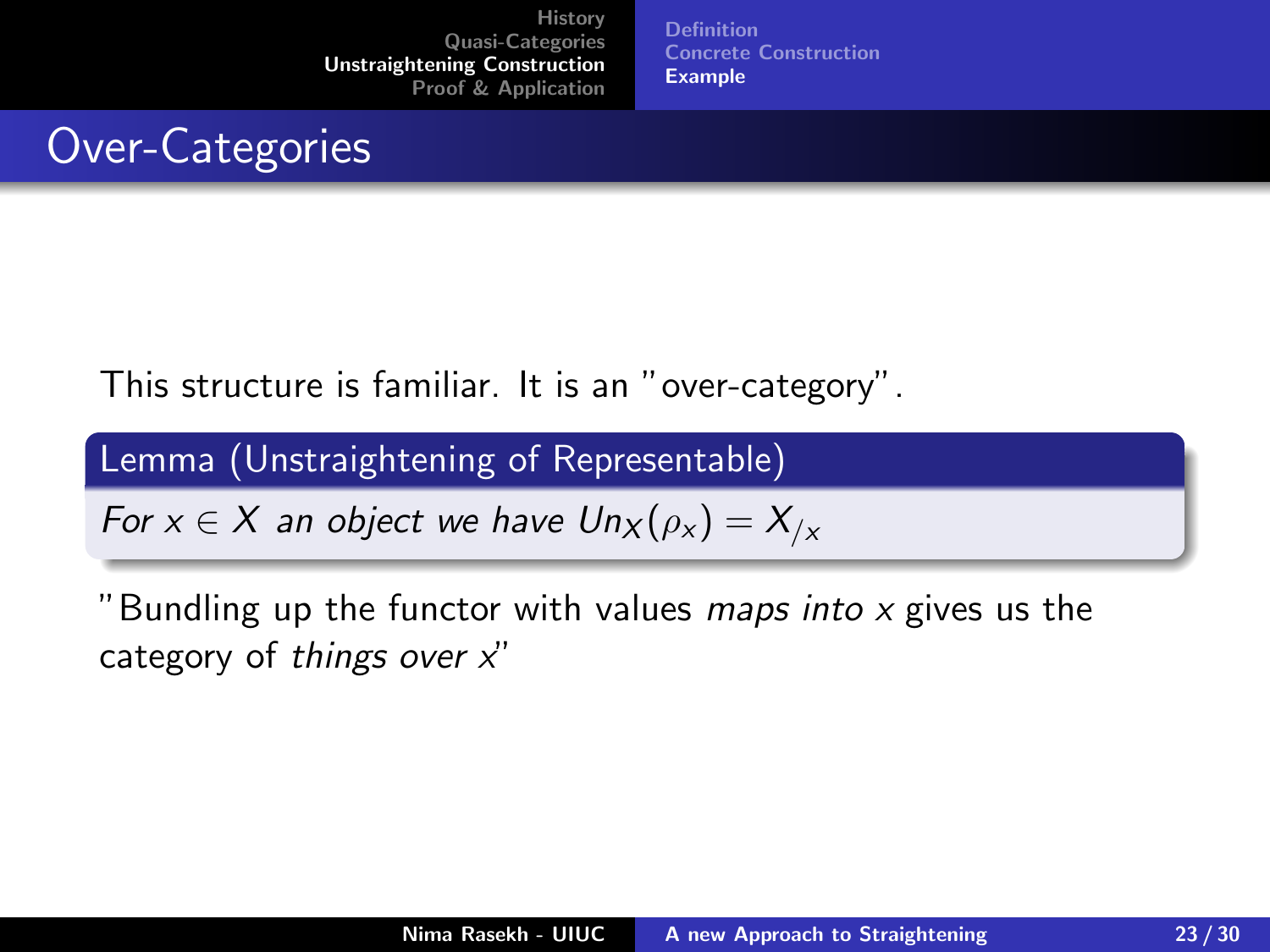[Why it might be true](#page-35-0) [What is it good for?](#page-41-0)

### <span id="page-34-0"></span>Representable Functors

Representable functors are special:

#### Lemma (Yoneda Lemma)

Let  $F: X^{op} \to \mathcal{S}$  be a functor and x an object. Then we have following equivalence:

 $Map(\rho_X, F) \cong F(x)$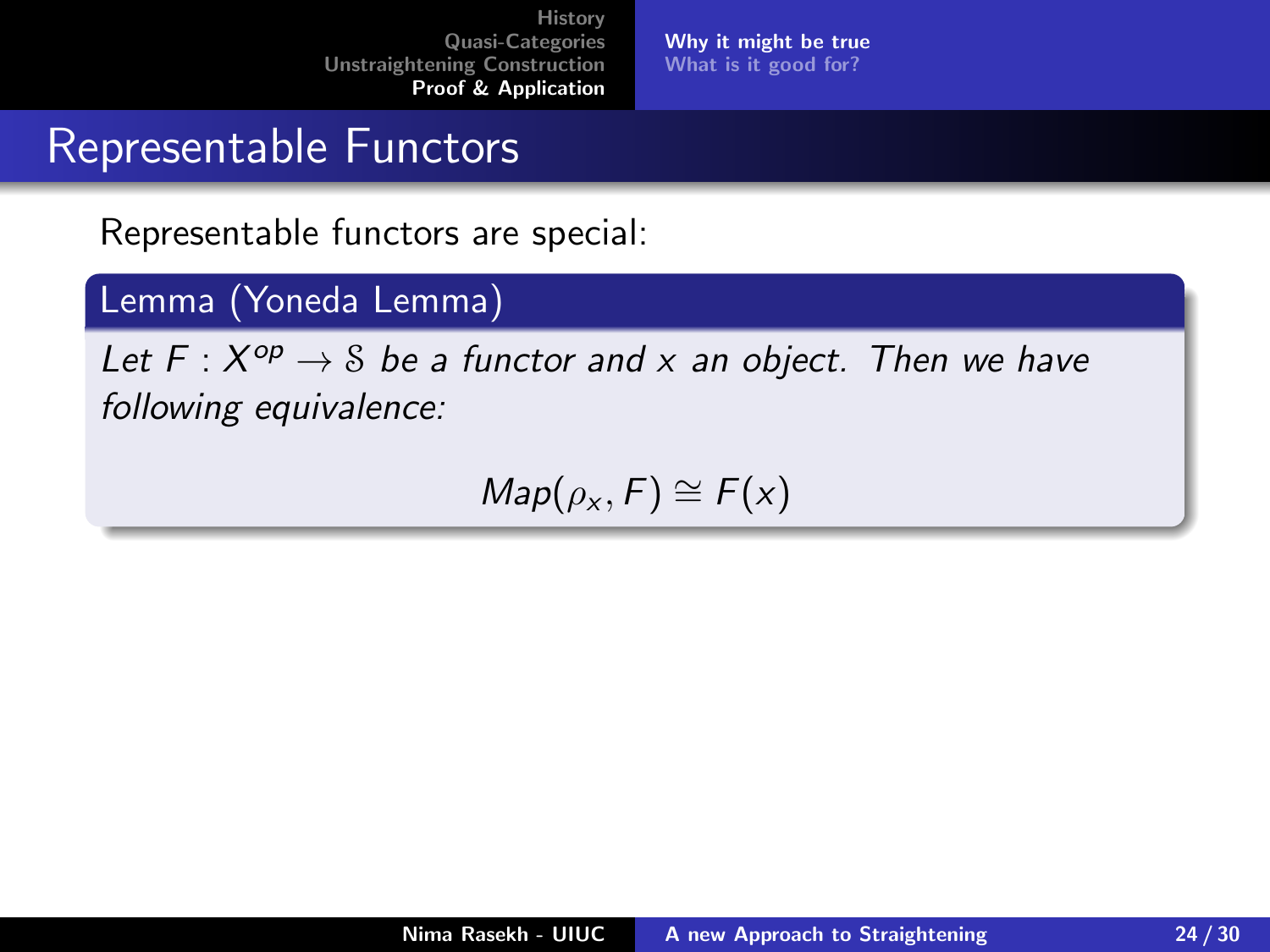[Why it might be true](#page-34-0) [What is it good for?](#page-41-0)

## <span id="page-35-0"></span>Representable Functors

Representable functors are special:

#### Lemma (Yoneda Lemma)

Let  $F: X^{op} \to \mathcal{S}$  be a functor and x an object. Then we have following equivalence:

$$
Map(\rho_x,F)\cong F(x)
$$

#### **Corollary**

Let  $\alpha$  :  $F \to G : X^{op} \to S$  be map of functors. Then  $\alpha$  is an equivalence if and only if

$$
Map(\rho_{x}, \alpha): Map(\rho_{x}, F) \rightarrow Map(\rho_{x}, G)
$$

is homotopy equivalence of spaces (for every object  $x$  in  $X$ ).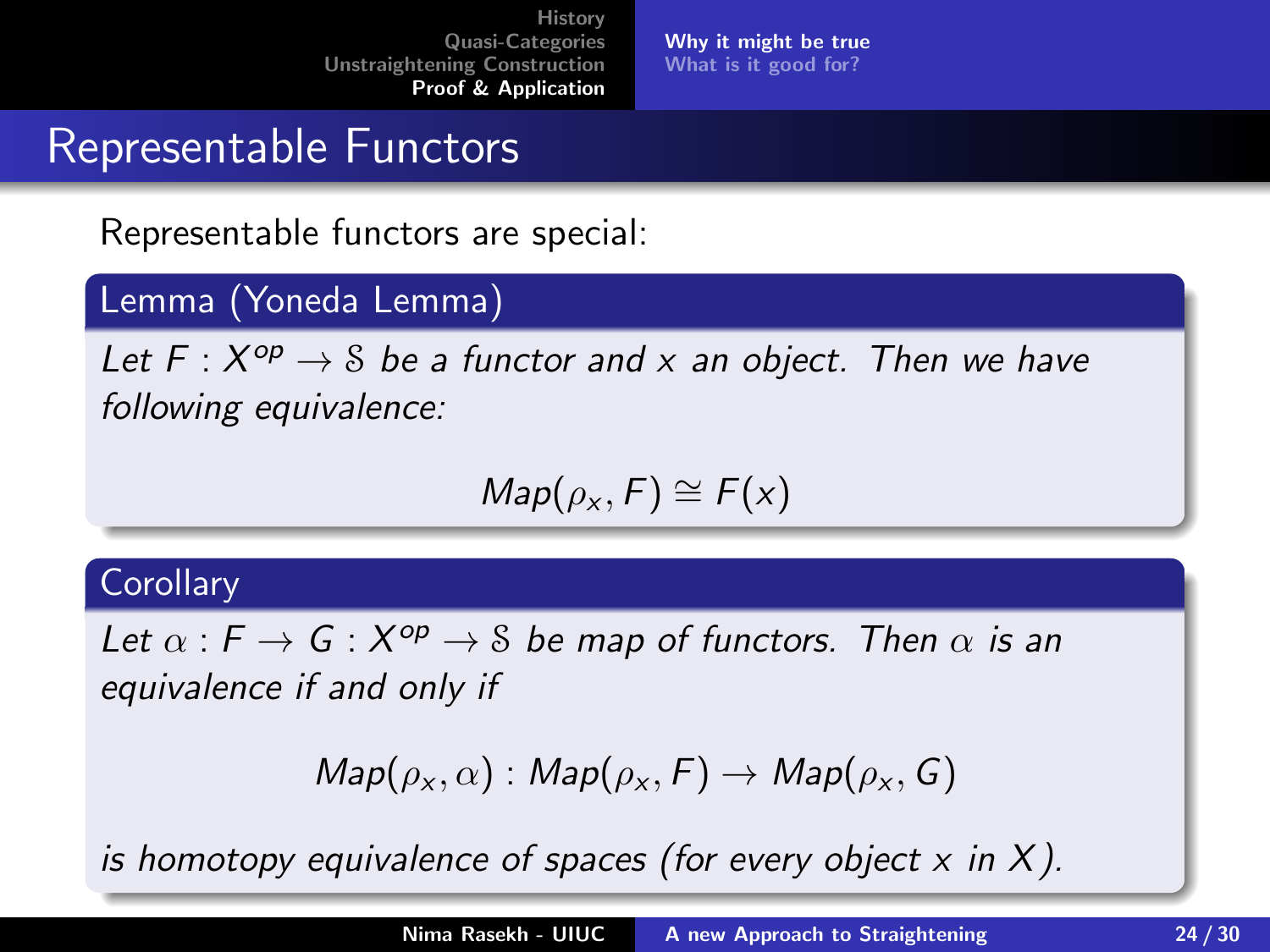[Why it might be true](#page-34-0) [What is it good for?](#page-41-0)

# Representable Maps for Right Fibrations

Over-Categories are similar for right fibration:

Lemma (Yoneda Lemma for Right Fibrations)

In the following diagram  $(Y,Z)$  are right fibrations over X)



f is an equivalence if and only if

 $\mathit{Map}_{/X}(X_{/x},f): \mathit{Map}_{/X}(X_{/x},Y) \rightarrow \mathit{Map}_{/X}(X_{/x},Z)$ 

is an equivalence of spaces (for every object  $x$  in X).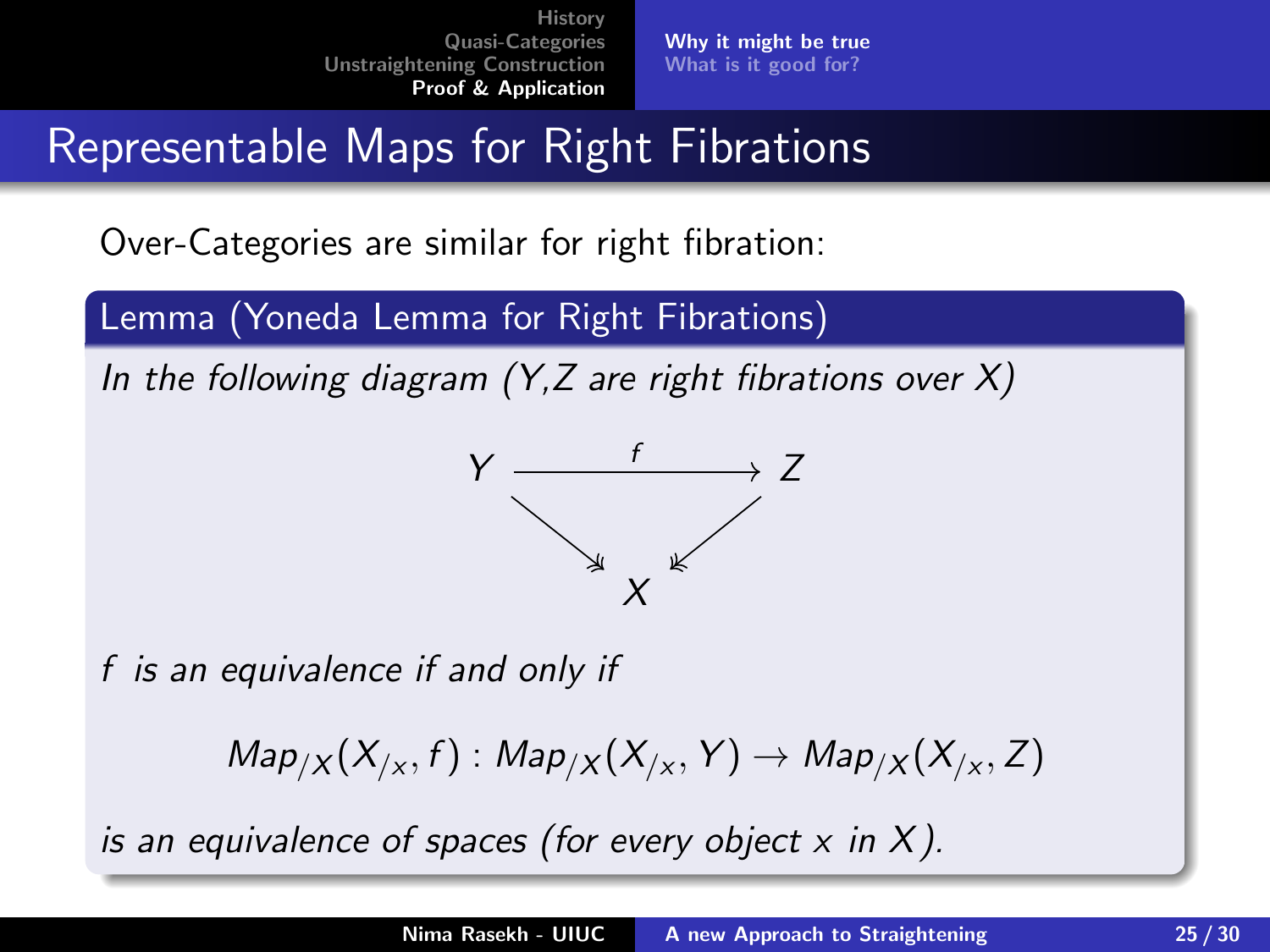[Why it might be true](#page-34-0) [What is it good for?](#page-41-0)

# Representable Functors (Another Look)

There is a notion of "tensor" of categories. In particular:

#### Lemma

For F :  $X^{op} \to S$  and x an object we have an equivalence

 $F \otimes Map(x, -) \cong F(x)$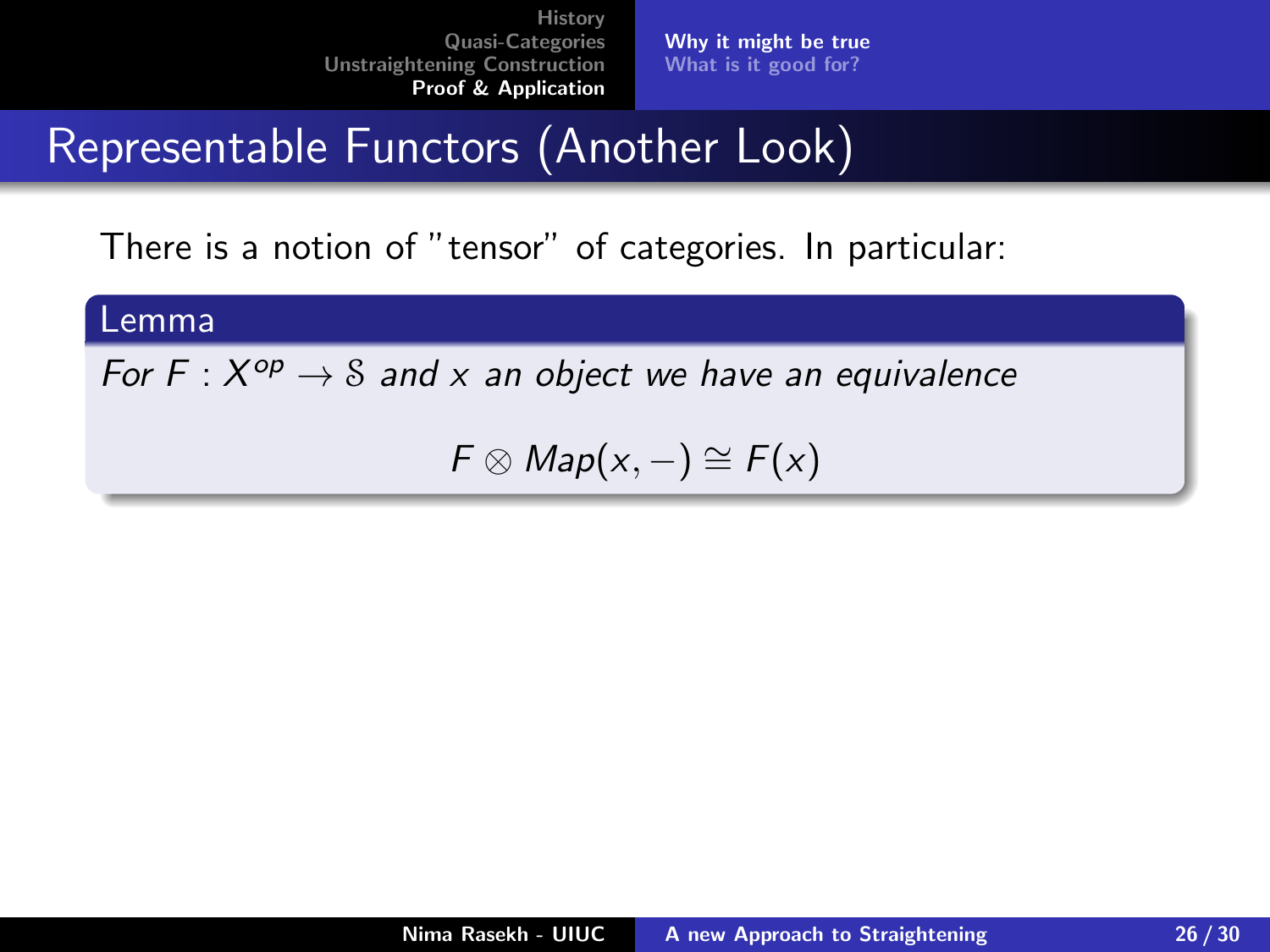[Why it might be true](#page-34-0) [What is it good for?](#page-41-0)

# Representable Functors (Another Look)

There is a notion of "tensor" of categories. In particular:

Lemma

For F :  $X^{op} \to S$  and x an object we have an equivalence

 $F \otimes Map(x, -) \cong F(x)$ 

#### Lemma

Let  $\alpha$  :  $F \to G$  :  $X^{op} \to \mathcal{S}$  be map of functors. Then  $\alpha$  is an equivalence if and only if

$$
\alpha \otimes Map(x, -): F \otimes Map(x, -) \rightarrow G \otimes Map(x, -)
$$

is an equivalence of spaces (for every object  $x$  in  $X$ ).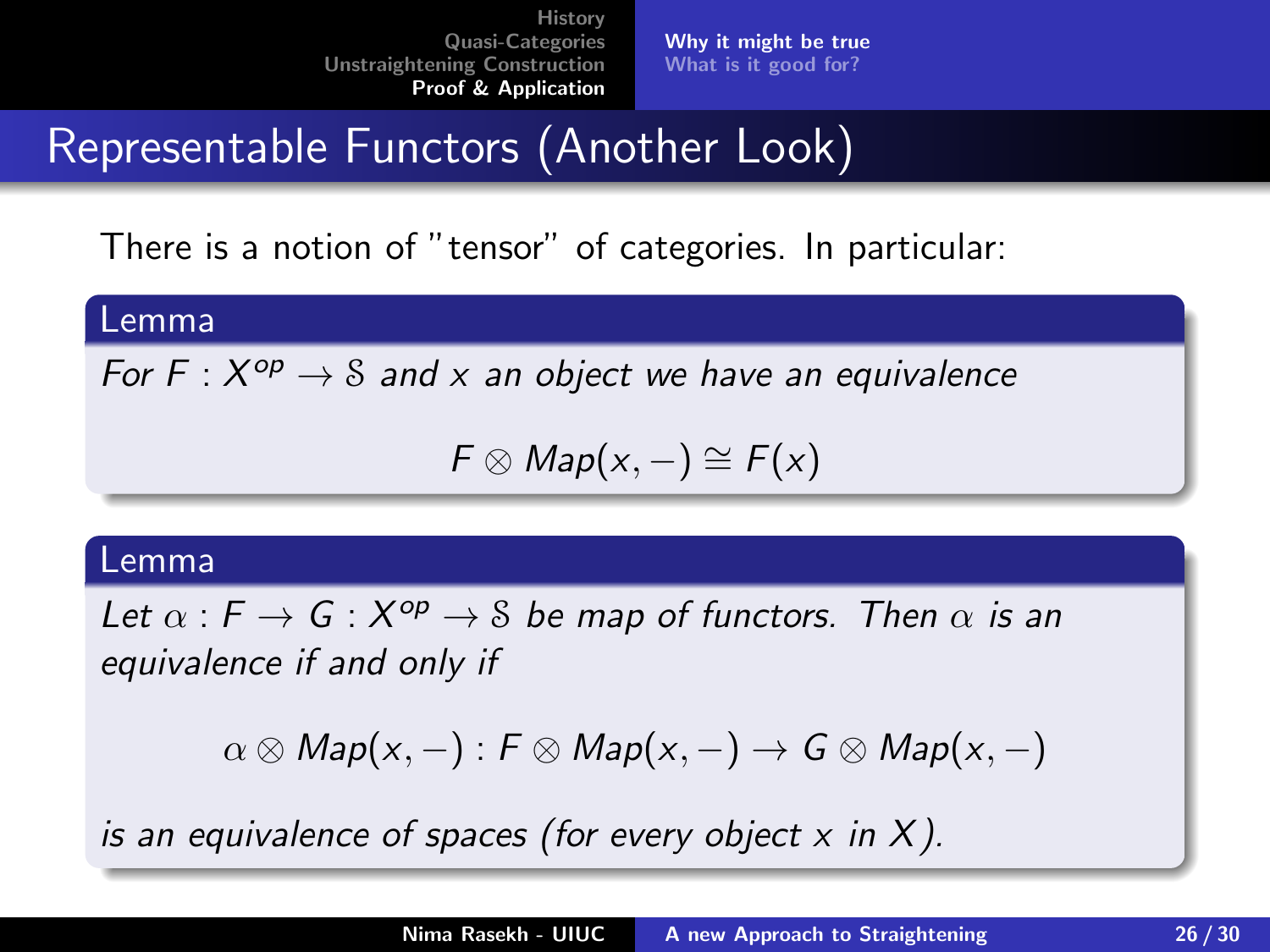[Why it might be true](#page-34-0) [What is it good for?](#page-41-0)

### Representable Maps

The tensor construction allows for more general statements: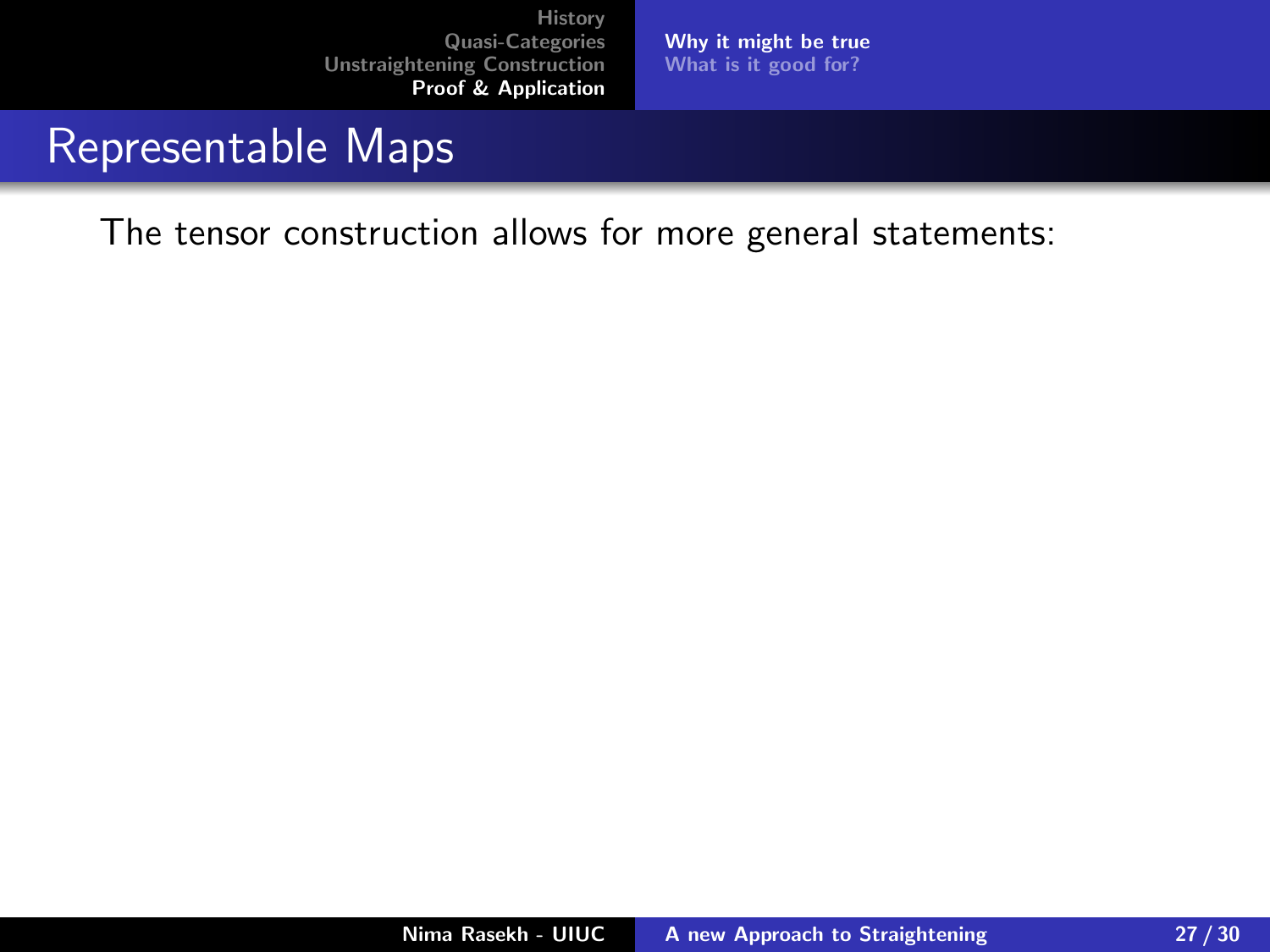[Why it might be true](#page-34-0) [What is it good for?](#page-41-0)

## Representable Maps

The tensor construction allows for more general statements:

Lemma (Yoneda Lemma for Maps)

In the following diagram



f is an equivalence if and only if

 $X_{x}$   $\times_X$  f :  $X_{x}$   $\times_X$  Y  $\rightarrow$   $X_{x}$   $\times_X$  Z

is an equivalence of spaces (for every object x in X). Here  $X_{\mathsf{x}/\mathsf{x}}$  is the category of object under x.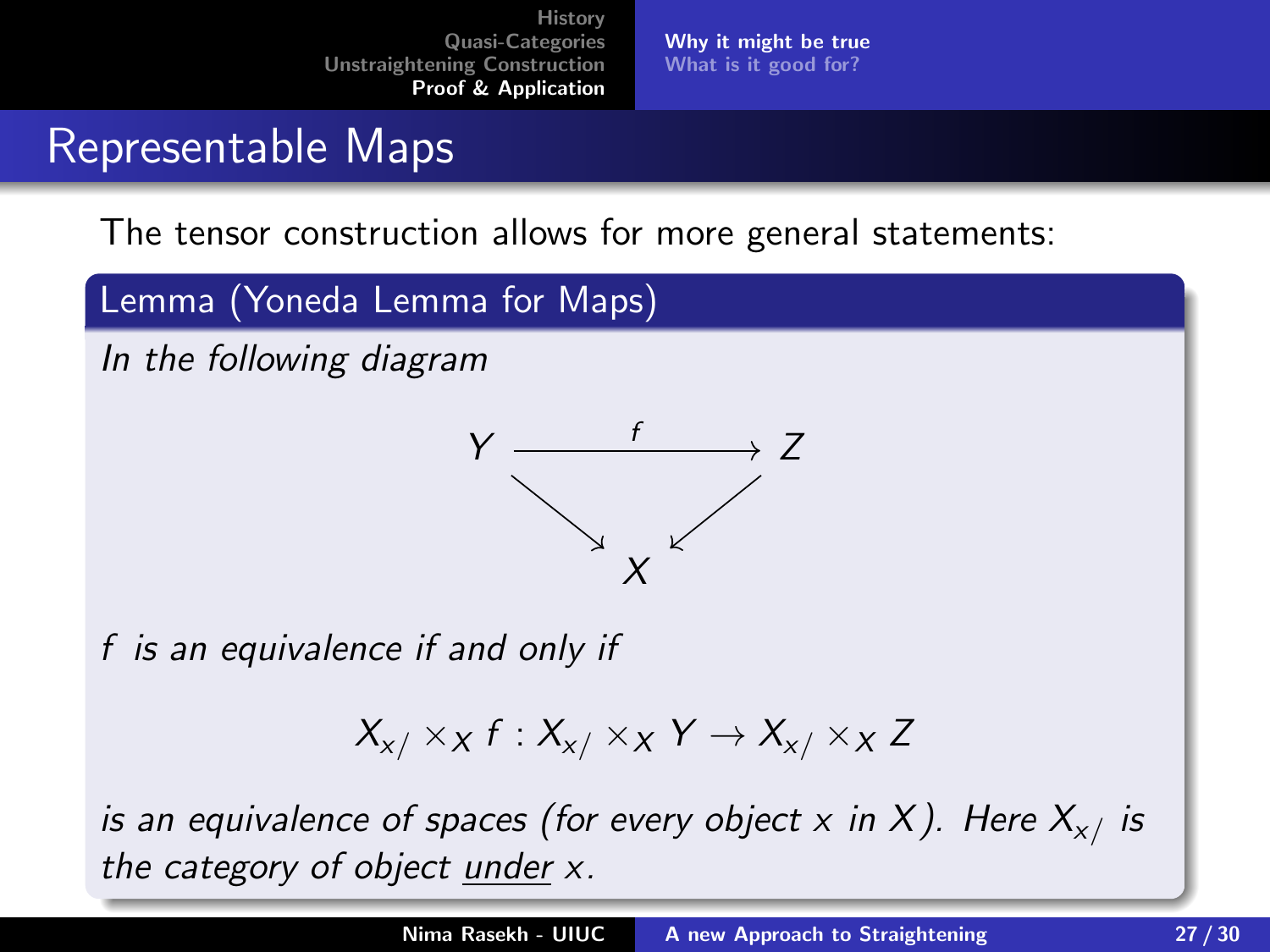[Why it might be true](#page-34-0) [What is it good for?](#page-43-0)

### <span id="page-41-0"></span>Fun Fact about Spaces

 $\bullet$  Every space S is a special case of a higher category.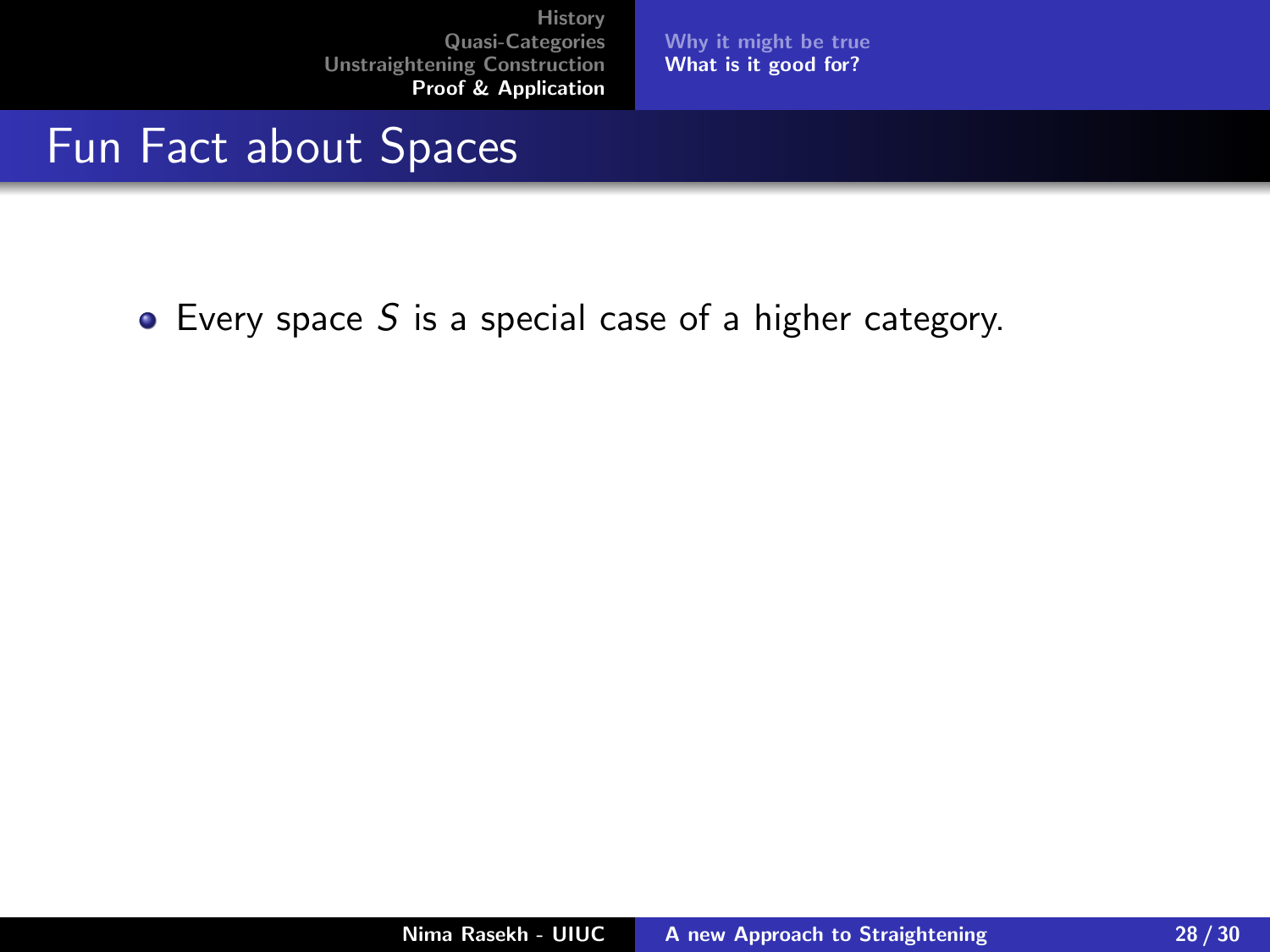[Why it might be true](#page-34-0) [What is it good for?](#page-43-0)

## Fun Fact about Spaces

- $\bullet$  Every space S is a special case of a higher category.
- In the case of spaces a right fibration is a map of spaces.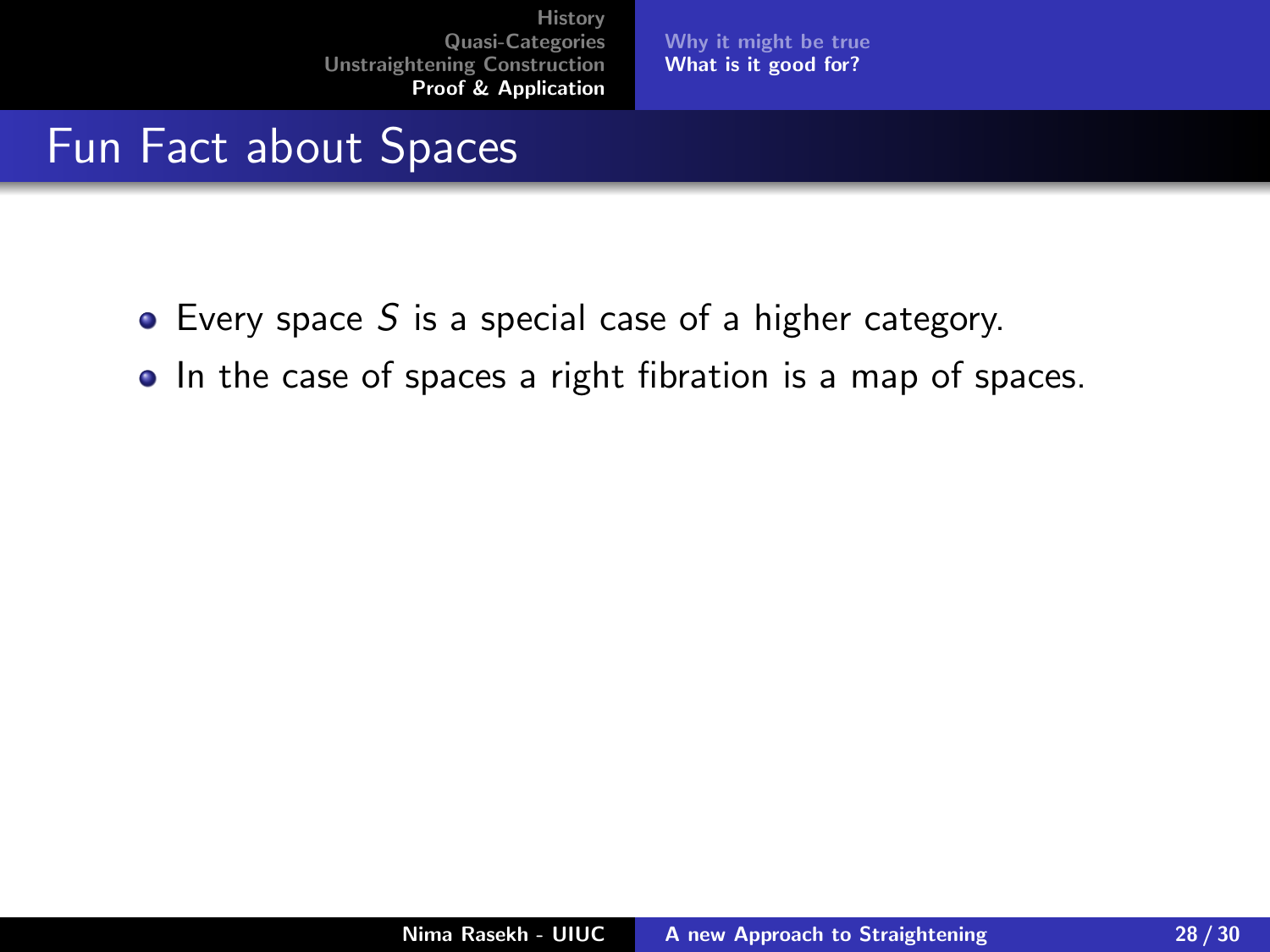[Why it might be true](#page-34-0) [What is it good for?](#page-41-0)

## <span id="page-43-0"></span>Fun Fact about Spaces

- $\bullet$  Every space S is a special case of a higher category.
- In the case of spaces a right fibration is a map of spaces.
- So, we get this:

#### **Corollary**

For S a space there is an equivalence of higher categories:

$$
s_{/S} \xleftrightarrow{\mathcal{S}t_{S}}_{Un_{S}} \text{Fun}(S, \delta)
$$

• Note the similarity to the case of sets!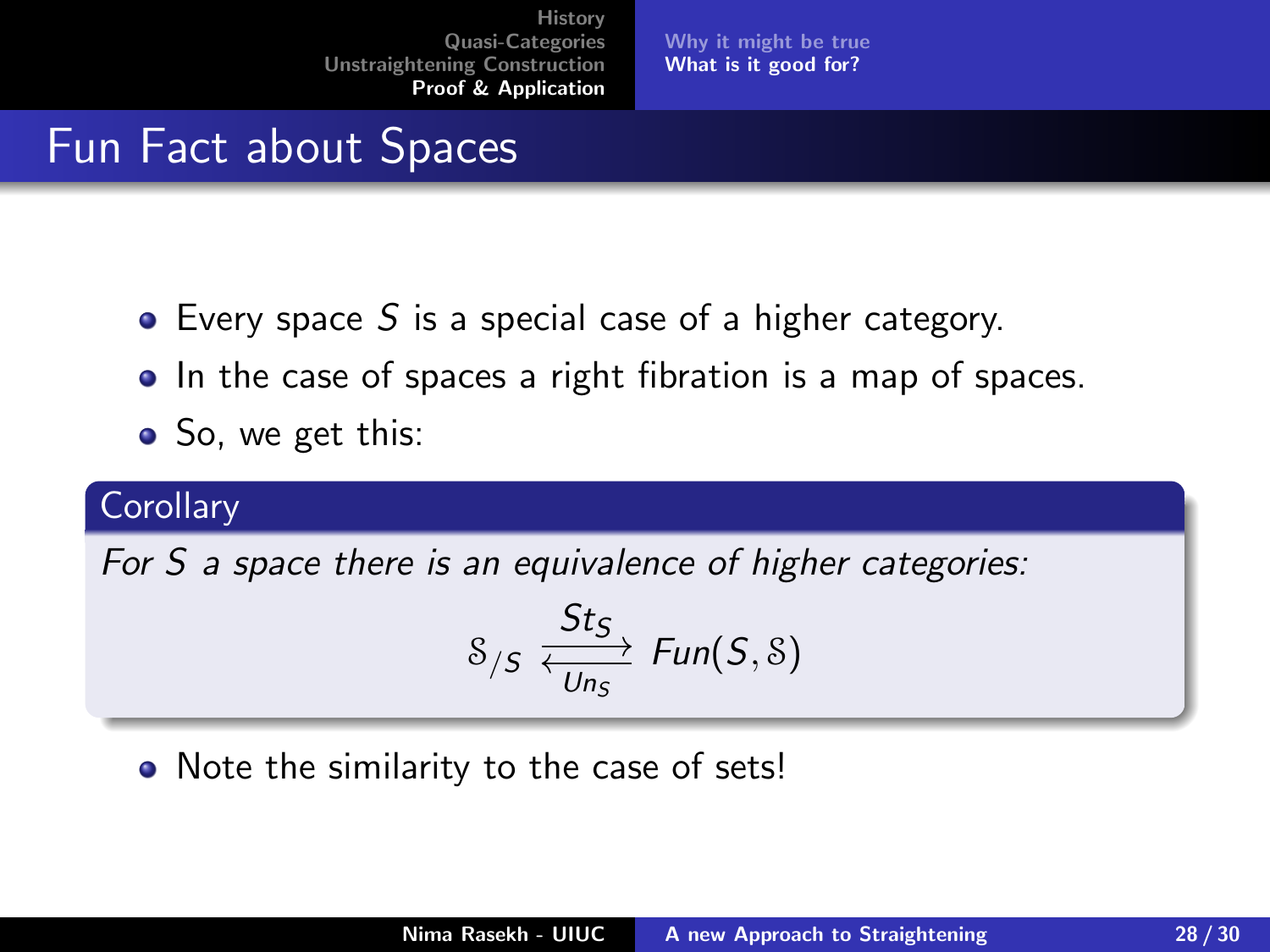[Why it might be true](#page-34-0) [What is it good for?](#page-41-0)

## Cool Example

#### Let  $S = BG$ . Then we get

$$
\mathcal{S}_{/BG} \xrightarrow[\text{Un}_{BGG}]{\text{St}_{BG}} \text{Fun}(BG, \mathcal{S})
$$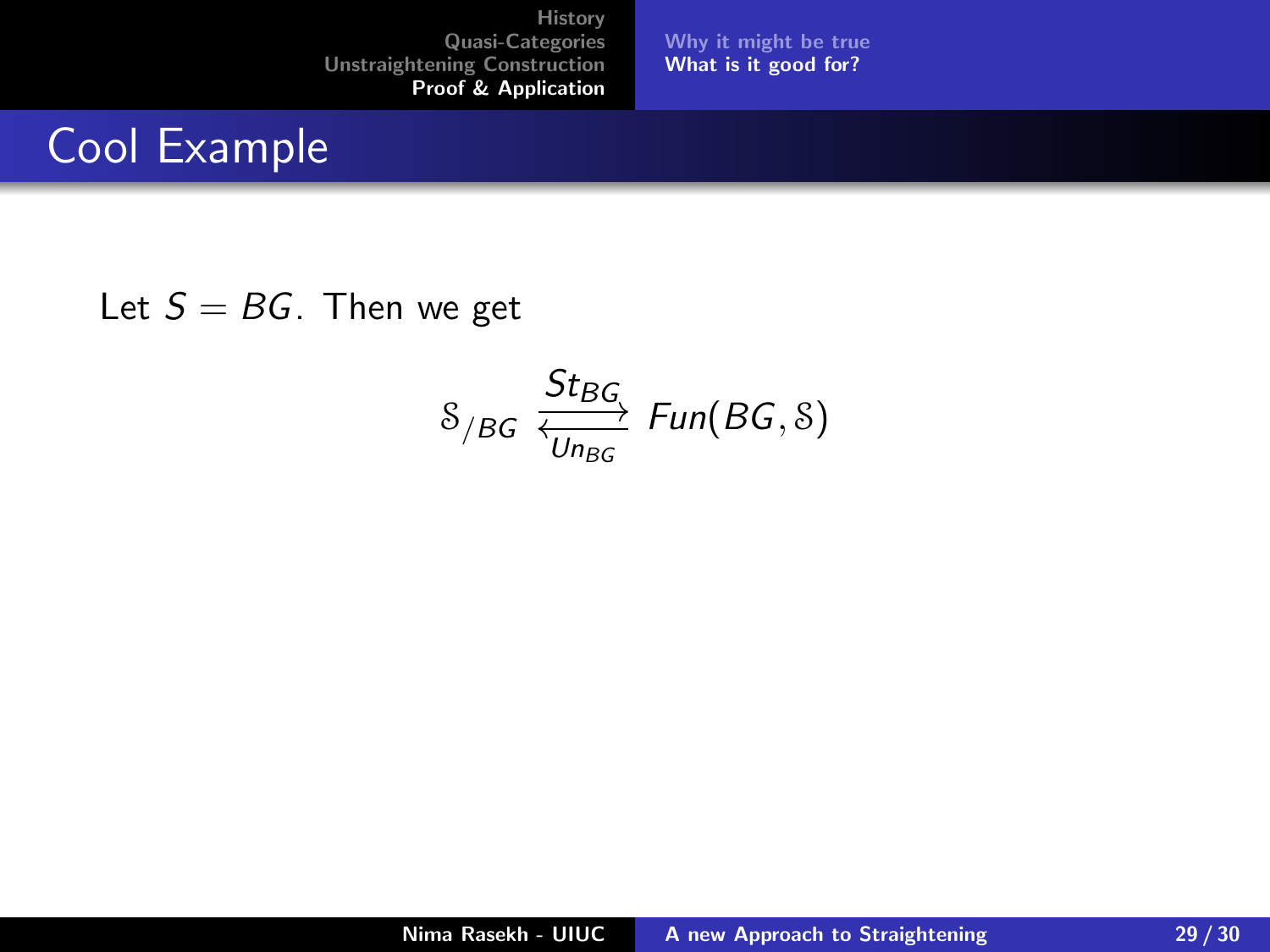[Why it might be true](#page-34-0) [What is it good for?](#page-41-0)

## Cool Example

#### Let  $S = BG$ . Then we get

$$
\mathcal{S}_{/BG} \xleftrightarrow{\mathcal{S}_{t_{BG}} \atop \overline{\mathcal{U}_{n_{BG}}}} \mathit{Fun}(BG, \mathcal{S})
$$

BG as a higher category has one object

$$
\mathcal{S}_{/BG} \xrightarrow[\text{Un}_{BG}]{\text{St}_{BG}} G-\text{Spaces}
$$

Unstraightening the one unique representable map gives us exactly  $FG \rightarrow BG$ .